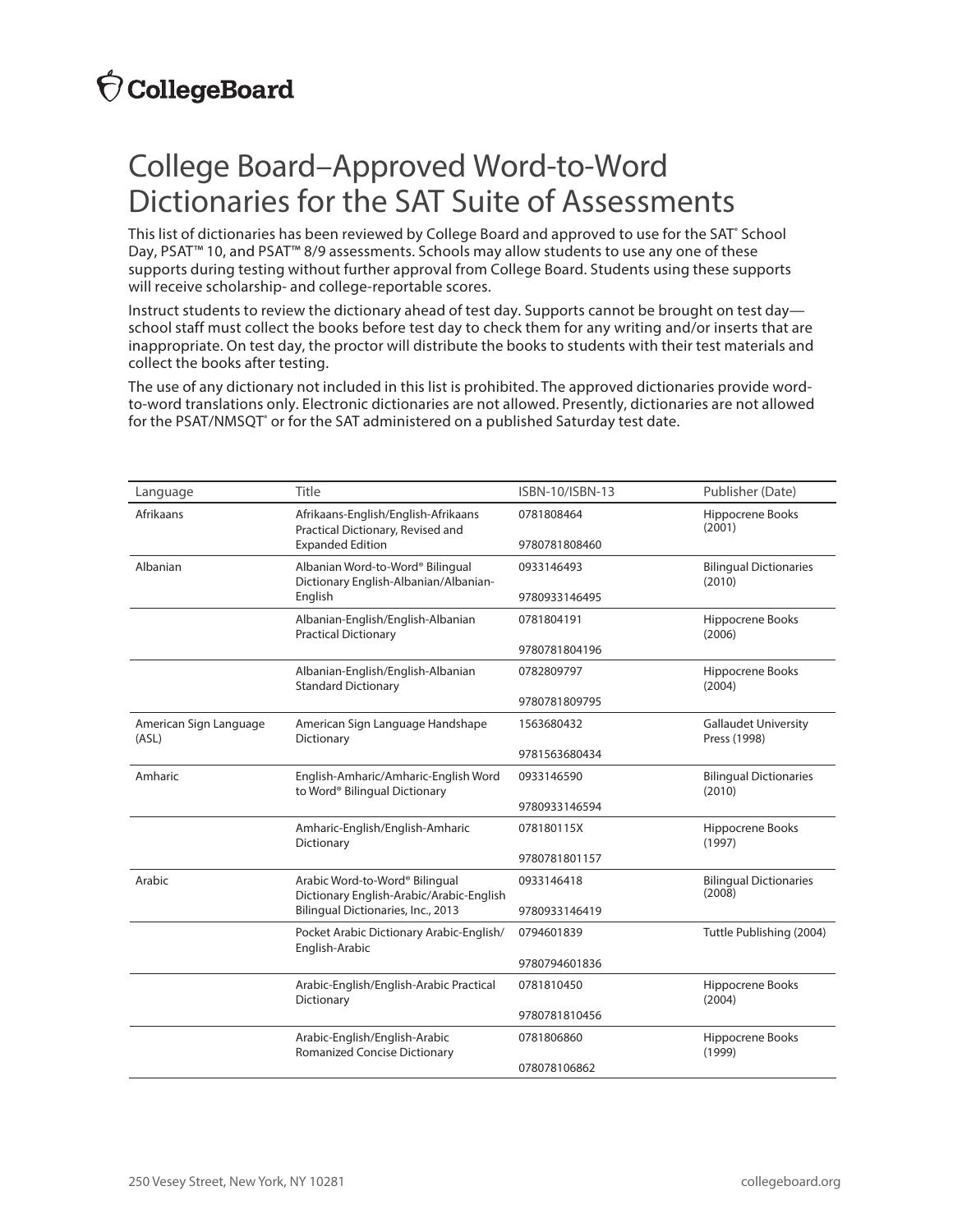| Language       | Title                                                                             | ISBN-10/ISBN-13             | Publisher (Date)                                 |
|----------------|-----------------------------------------------------------------------------------|-----------------------------|--------------------------------------------------|
|                | Arabic-English/English-Arabic Standard<br>Dictionary                              | 0781803837                  | Hippocrene Books<br>(1995)                       |
|                |                                                                                   | 9780781803831               |                                                  |
|                | Elias School Dictionary English-Arabic/<br>Arabic-English                         | 9775028604                  | Elias Modern Publishing<br>House; new ed. (1996) |
|                |                                                                                   | 9789775028600               |                                                  |
| Armenian       | Armenian-English/English-Armenian<br><b>Concise Dictionary</b>                    | 0781801508                  | Hippocrene Books<br>(2008)                       |
|                |                                                                                   | 9780781801508               |                                                  |
| Azerbaijani    | Azerbaijani-English/English-Azerbaijani<br><b>Concise Dictionary</b>              | 078180244X                  | Hippocrene Books<br>(1995)                       |
|                |                                                                                   | 9780781802444               |                                                  |
| Basque         | Basque-English/English-Basque<br>Dictionary & Phrasebook                          | 0781806224                  | Hippocrene Books<br>(1998)                       |
|                |                                                                                   | 9780781806220               |                                                  |
| Bengali        | Bengali Word-to-Word® Bilingual<br>Dictionary English-Bengali/Bengali-            | 0933146302                  | <b>Bilingual Dictionaries</b><br>(2008)          |
|                | English                                                                           | 9780933146303               |                                                  |
|                | Bengali (Bangla)-English/English-Bengali<br>(Bangla) Practical Dictionary         | 0781812704                  | Hippocrene Books<br>(2011)                       |
|                |                                                                                   | 9780781812702               |                                                  |
|                | English and Bengali Dictionary for the<br>Use of Schools                          | 0554553902                  | James Sykes B.,<br>BiblioLife (2008)             |
|                |                                                                                   | 9780554553900               |                                                  |
| Bosnian        | Bosnian-English/English-Bosnian<br><b>Concise Dictionary</b>                      | 0781802768                  | Hippocrene Books<br>(1996)                       |
|                |                                                                                   | 9780781802765               |                                                  |
|                | Dictionary: English-Bosnian/Bosnian-<br>English                                   | 8176500216                  | Star Publications.; rev.<br>ed. (2003)           |
|                |                                                                                   | 9788176500210               | Star Publications; 1st ed.<br>(1999)             |
| Bugotu         | Bugotu-English/English-Bugotu Concise<br>Dictionary                               | 0781806607                  | Hippocrene Books<br>(1998)                       |
|                |                                                                                   | 9780781806602               |                                                  |
| Bulgarian      | Bulgarian-English Dictionary (Bulgarian<br>Edition) Bilingual Edition             | 0320047989                  | French & European<br>Publications; bilingual     |
|                |                                                                                   | 9780320047985               | ed. (2000)                                       |
|                | Bulgarian-English/English-Bulgarian<br><b>Practical Dictionary</b>                | 0870521454                  | Hippocrene Books<br>(1992)                       |
|                |                                                                                   | 9780870521454               |                                                  |
| <b>Burmese</b> | Burmese Word to Word® Bilingual<br>Dictionary English-Burmese/Burmese-<br>English | 0933146507                  | <b>Bilingual Dictionaries</b><br>(2010)          |
|                |                                                                                   | 9780933146501               |                                                  |
|                | Burmese-English/English-Burmese<br>Dictionary                                     | 1887521585<br>9781887521581 | Paiboon Publishing<br>(2009)                     |
|                |                                                                                   |                             |                                                  |
|                | Pocket Burmese Dictionary Burmese-<br>English/English-Burmese                     | 0794605737                  | Tuttle Publishing (2008)                         |
|                |                                                                                   | 9780794605735               |                                                  |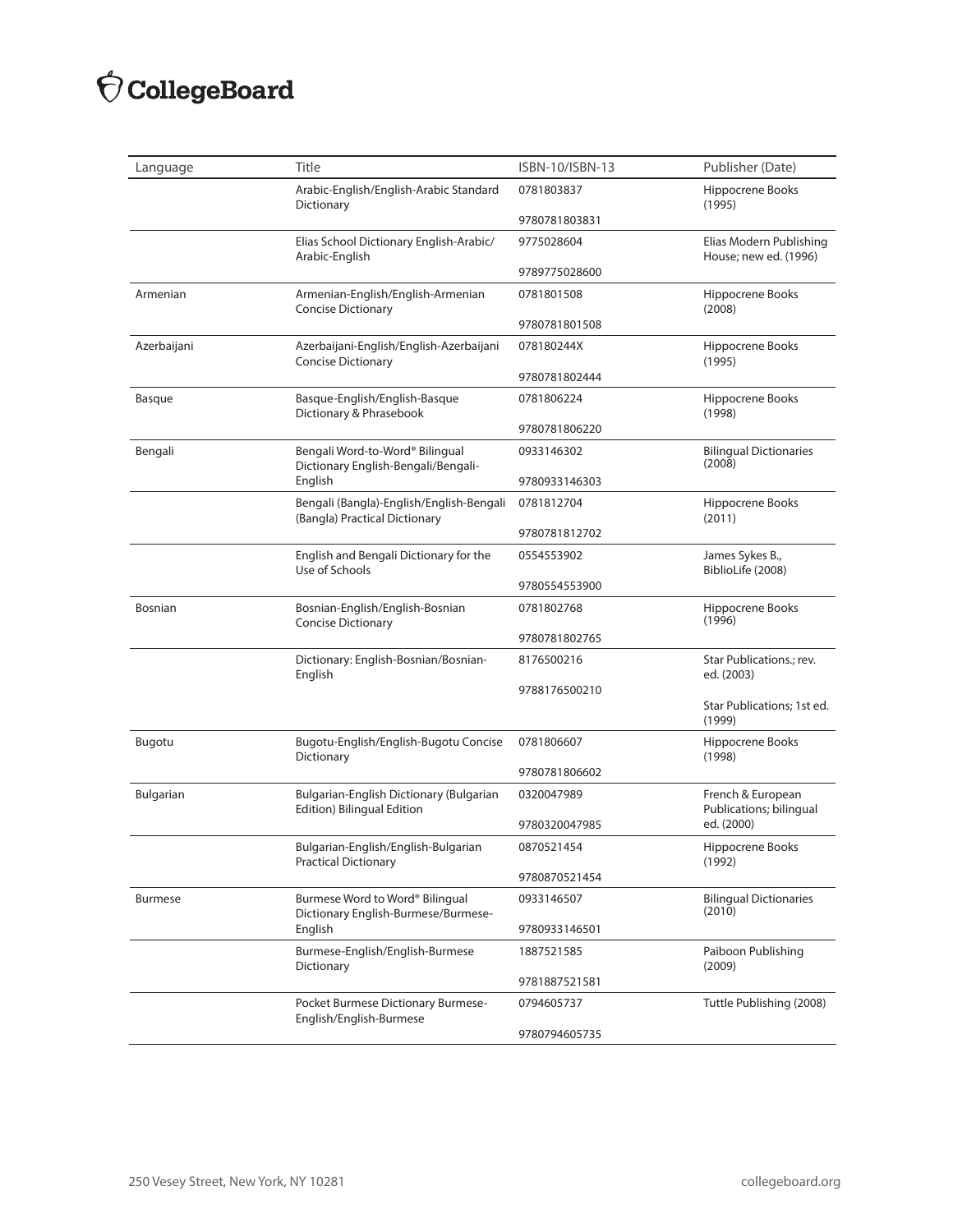| Language              | Title                                                                         | ISBN-10/ISBN-13 | Publisher (Date)                             |
|-----------------------|-------------------------------------------------------------------------------|-----------------|----------------------------------------------|
|                       | English-Burmese Dictionary                                                    | 8120607570      | Asian Educational<br>Services; bilingual ed. |
|                       |                                                                               | 9788120607576   | (1992)                                       |
| Byelorussian          | Byelorussian-English/English-<br><b>Byelorussian Concise Dictionary</b>       | 0870521144      | Hippocrene Books<br>(1991)                   |
|                       |                                                                               | 9780870521140   |                                              |
| Cambodian (Khmer)     | Cambodian Word-to-Word® Bilingual<br>Dictionary English-Cambodian/            | 093314940X      | <b>Bilingual Dictionaries</b><br>(2008)      |
|                       | Cambodian-English                                                             | 9780933146402   |                                              |
|                       | Cambodian-English/English-Cambodian<br><b>Standard Dictionary</b>             | 0870528181      | Hippocrene Books<br>(1989)                   |
|                       |                                                                               | 9780870528187   |                                              |
| Catalan               | Catalan-English/English Catalan<br>Hippocrene Concise Dictionary              | 0781800994      | Hippocrene Books<br>(2001)                   |
|                       |                                                                               | 9780781800990   |                                              |
| Chinese (Simplified)  | Chinese Word-to-Word® Bilingual<br>Dictionary English-Chinese/Chinese-        | 0933146221      | <b>Bilingual Dictionaries</b><br>(2010)      |
|                       | English                                                                       | 9780933146228   |                                              |
|                       | Chinese-English/English-Chinese<br>Practical Dictionary (Mandarin)            | 0781812364      | Hippocrene Books<br>(2009)                   |
|                       |                                                                               | 9780781812368   |                                              |
|                       | Pocket Mandarin Chinese Dictionary<br>Chinese-English/English-Chinese         | 0794600433      | Tuttle Publishing (2002)                     |
|                       |                                                                               | 9780794600433   |                                              |
|                       | <b>Tuttle Pocket Chinese Dictionary</b><br>Chinese-English/English-Chinese    | 0804837759      | Tuttle Publishing (2011)                     |
|                       |                                                                               | 9780804837750   |                                              |
|                       | Tuttle Pocket Chinese Dictionary<br>English-Chinese/Chinese-English (Fully    | 0804848459      | Tuttle Publishing (2018)                     |
|                       | Romanized)                                                                    | 9780804848459   |                                              |
|                       | A Junior English Chinese Dictionary<br>(Simplified) English-Chinese           | 7100031281      | <b>Commercial Press</b><br>(2000)            |
|                       |                                                                               | 9787100031288   |                                              |
| Chinese (Traditional) | A Practical English-Chinese Pronouncing<br>Dictionary (Romanized Mandarin and | 0804818770      | Tuttle Publishing (1991)                     |
|                       | Cantonese)                                                                    | 9780804818773   |                                              |
|                       | Langenscheidt Pocket Dictionary<br>Chinese                                    | 1585730572      | Langenscheidt<br>Publishing Group; min       |
|                       |                                                                               | 9781585730575   | ed. (2001)                                   |
|                       | Far East New Concise English-Chinese<br>Dictionary                            | 9576123445      | Far East Book Co (1999)                      |
|                       |                                                                               | 9789576123443   |                                              |
|                       | Concise English-Chinese Dictionary<br><b>Romanized Dictionary</b>             | 0804801177      | Tuttle Publishing (1989)                     |
|                       |                                                                               | 9780804801171   |                                              |
|                       | Far East Concise Chinese-English<br>Dictionary Chinese-English                | 9576123534      | Far East Book Co; 2nd<br>ed. (1998)          |
|                       |                                                                               | 9789576123535   |                                              |
|                       | Langenscheidt Universal Dictionary<br>Chinese-English/English-Chinese         | 1585734136      | Langenscheidt; 2nd ed.<br>(2004)             |
|                       |                                                                               | 9781585734139   |                                              |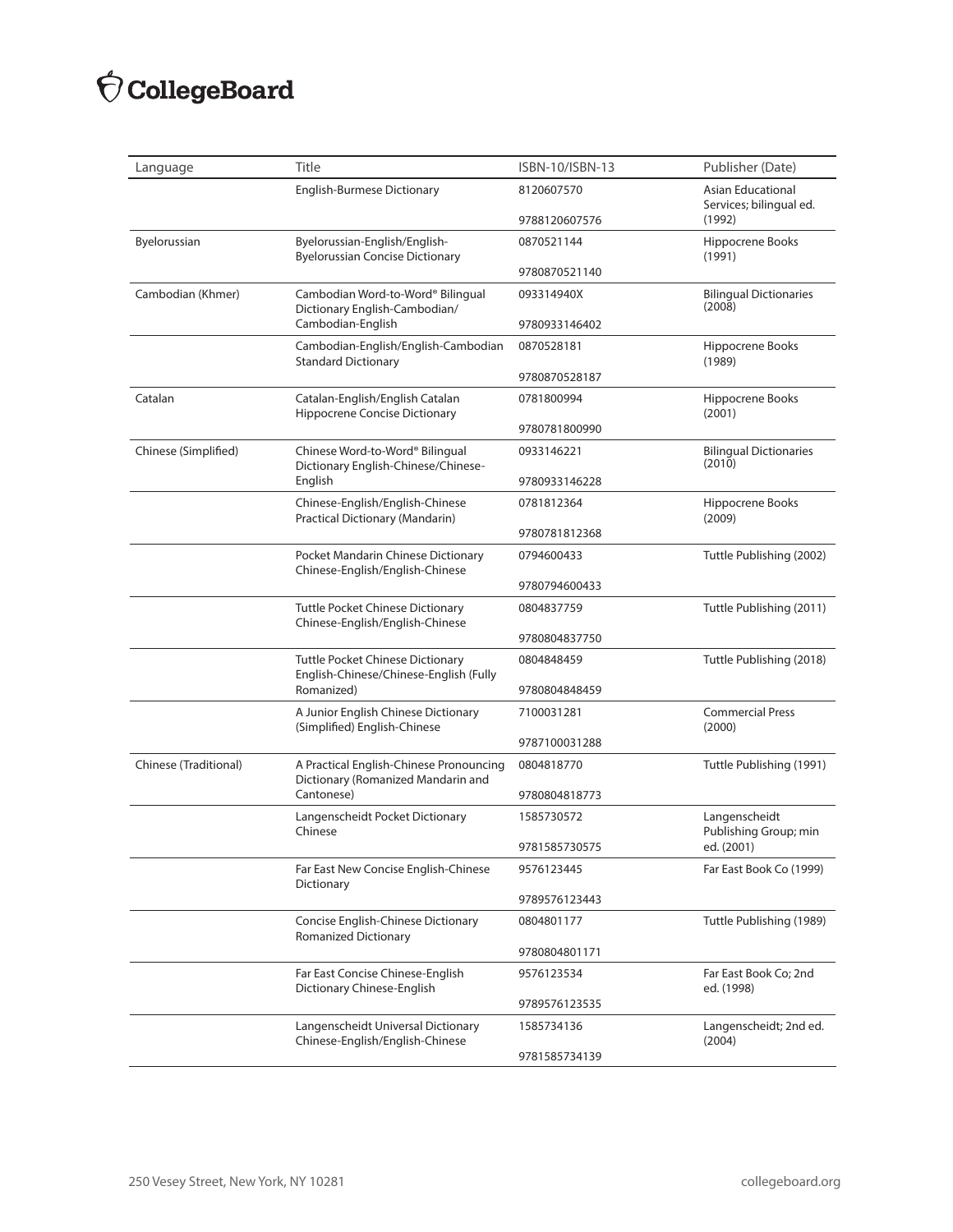| Language            | Title                                                                                     | ISBN-10/ISBN-13 | Publisher (Date)                                    |
|---------------------|-------------------------------------------------------------------------------------------|-----------------|-----------------------------------------------------|
|                     | Merriam-Webster's Chinese-English<br>Dictionary                                           | 0877798591      | Merriam-Webster, Inc.;<br>1st blg ed. (2010)        |
|                     |                                                                                           | 9780877798590   |                                                     |
| Chinese (Cantonese) | Cantonese-English/English-Cantonese<br><b>Practical Dictionary</b>                        | 0781813123      | Hippocrene Books;<br>Bilingual ed. (2014)           |
|                     |                                                                                           | 9780781813129   |                                                     |
|                     | Pocket Cantonese Dictionary<br>Cantonese-English/English-Cantonese                        | 079460143X      | Tuttle Publishing (2003)                            |
|                     |                                                                                           | 9780794601430   |                                                     |
|                     | <b>English-Cantonese Dictionary</b><br>Cantonese in Yale Romanization                     | 9622019706      | <b>Chinese University</b><br>Press; 1st copublished |
|                     |                                                                                           | 9789622019706   | ed. (2000)                                          |
| Croatian            | Langenscheidt Universal Dictionary<br>Croatian: Croatian-English/English-                 | 088729183X      | Langenscheidt<br>Publishing Group; vinyl            |
|                     | Croatian                                                                                  | 9780887291838   | ed. (1988)                                          |
| Czech               | Czech-English/English-Czech Concise<br>Dictionary                                         | 0870529811      | Hippocrene Books<br>(2009)                          |
|                     |                                                                                           | 9780870529811   |                                                     |
|                     | Czech-English/English-Czech Practical<br>Dictionary                                       | 0781811074      | Hippocrene Books<br>(2011)                          |
|                     |                                                                                           | 9780781811071   |                                                     |
|                     | English-Czech & Czech-English Word to<br>Word <sup>®</sup> Dictionary: Suitable for Exams | 0933146620      | <b>Bilingual Dictionaries</b><br>(2013)             |
|                     |                                                                                           | 9780933146624   |                                                     |
| Danish              | Danish-English/English-Danish Practical<br>Dictionary                                     | 0870528238      | Hippocrene Books<br>(2009)                          |
|                     |                                                                                           | 9780870528231   |                                                     |
| Dari                | Dari-English/English-Dari Practical<br>Dictionary: 2nd edition                            | 0781812844      | Hippocrene Books<br>(2012)                          |
|                     |                                                                                           | 9780781812849   |                                                     |
| Dutch               | Dutch-English/English-Dutch Concise<br>Dictionary                                         | 0870529102      | Hippocrene Books<br>(1990)                          |
|                     |                                                                                           | 9870870529108   |                                                     |
|                     | Dutch-English/English-Dutch Standard<br>Dictionary                                        | 0781805414      | Hippocrene Books<br>(1997)                          |
|                     |                                                                                           | 9780781805414   |                                                     |
| Estonian            | Estonian-English/English-Estonian<br><b>Concise Dictionary</b>                            | 0870520814      | Hippocrene Books<br>(1992)                          |
|                     |                                                                                           | 9780870520815   |                                                     |
| Farsi/Persian       | English-Farsi/Farsi-English Word to<br>Word <sup>®</sup> Bilingual Dictionary             | 0933146337      | <b>Bilingual Dictionaries</b><br>(2008)             |
|                     |                                                                                           | 9780933146334   |                                                     |
|                     | Farsi-English/English-Farsi (Persian)<br><b>Concise Dictionary</b>                        | 078180860X      | Hippocrene Books<br>(2003)                          |
|                     |                                                                                           | 9780781808606   |                                                     |
|                     | <b>English-Persian Dictionary</b>                                                         | 0781800560      | Hippocrene Books; 2nd<br>ed. (2003)                 |
|                     |                                                                                           | 9780781800563   |                                                     |
| Finnish             | Finnish-English/English-Finnish Concise<br>Dictionary                                     | 0870528130      | Hippocrene Books<br>(1990)                          |
|                     |                                                                                           | 9780870528132   |                                                     |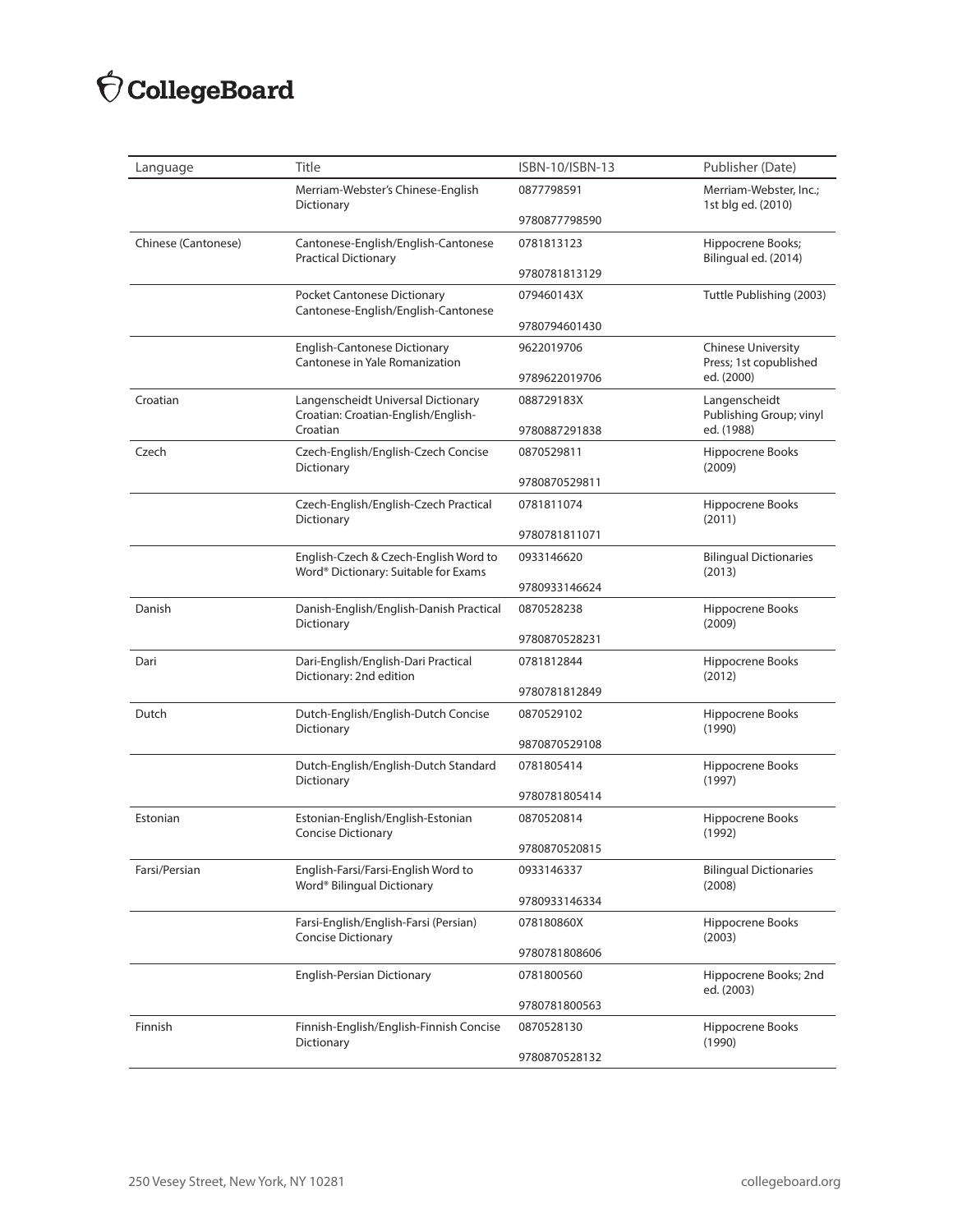| Language | Title                                                                       | ISBN-10/ISBN-13 | Publisher (Date)                                       |
|----------|-----------------------------------------------------------------------------|-----------------|--------------------------------------------------------|
| French   | English-French/French-English Word-to-<br>Word <sup>®</sup> Dictionary      | 1584324805      | Educa Vision (2008)                                    |
|          |                                                                             | 9781584324805   |                                                        |
|          | French Word-to-Word® Bilingual<br>Dictionary English-French/French-         | 0933146361      | <b>Bilingual Dictionaries</b><br>(2008)                |
|          | English                                                                     | 9780933146365   |                                                        |
|          | French-English/English-French Practical<br>Dictionary                       | 0781801788      | Hippocrene Books; rev.<br>sub. ed. (1993)              |
|          |                                                                             | 9780781801782   |                                                        |
|          | Random House Webster's Pocket French<br>Dictionary, French-English/English- | 0375701567      | Random House (1997)                                    |
|          | French                                                                      | 9780375701566   |                                                        |
|          | Langenscheidt Universal Dictionary<br>French: French-English/English-French | 0887291627      | Langenscheidt<br>Publishing Group (1993)               |
|          |                                                                             | 9780887291623   |                                                        |
|          | Larousse Mini Dictionary: French-<br>English/English-French                 | 2035420334      | Larousse Bilingual/<br>French; bilingual ed.<br>(2002) |
|          |                                                                             | 9782035420336   |                                                        |
| Fulani   | <b>Fulani-English Practical Dictionary</b>                                  | 0781804043      | Hippocrene Books<br>(1995)                             |
|          |                                                                             | 9780781804042   |                                                        |
| Galician | Galician-English/English-Galician<br>(Galego) Concise Dictionary:           | 078180776X      | Hippocrene Books<br>(March2000)                        |
|          | Northwestern Spain                                                          | 9780781807760   |                                                        |
| German   | German Word to Word® Bilingual<br>Dictionary English-German/German-         | 0933146930      | <b>Bilingual Dictionaries</b><br>(2008)                |
|          | English                                                                     | 9780933146938   |                                                        |
|          | German: English-German/German-<br><b>English Dictionary New Edition</b>     | 0781803551      | Hippocrene Books; 3rd<br>ed. (1995)                    |
|          |                                                                             | 9780781803557   |                                                        |
|          | German-English/English-German<br><b>Concise Dictionary</b>                  | 0781809061      | Hippocrene Books<br>(1998)                             |
|          |                                                                             | 9780781809061   |                                                        |
|          | Random House Webster's Pocket<br>German Dictionary, 2nd edition,            | 0375701605      | Random House (2006)                                    |
|          | German-English/English-German                                               | 9780375701603   |                                                        |
|          | Random House Webster's German-<br>English/English-German Dictionary         | 0375721940      | Random House (1997)                                    |
|          |                                                                             | 9780375721946   |                                                        |
|          | Langenscheidt Universal German<br>Dictionary: German-English/English-       | 0887291228      | Langenscheidt<br>Publishing Group (1999)               |
|          | German                                                                      | 9780887291227   |                                                        |
|          | 21st Century German-English/English-<br><b>German Dictionary</b>            | 0440220890      | Dell Publishing (1996)                                 |
|          |                                                                             | 9780440220893   |                                                        |
|          | Random House German-English/<br>English-German Dictionary                   | 034541439X      | Ballantine Books; Rei<br>rev. ed. (1997)               |
|          |                                                                             | 9780345414397   |                                                        |
| Greek    | Word to Word® Bilingual Dictionary<br>Greek Edition (Greek-English/English- | 0933146604      | <b>Bilingual Dictionaries</b><br>(2013)                |
|          | Greek)                                                                      | 9780933146600   |                                                        |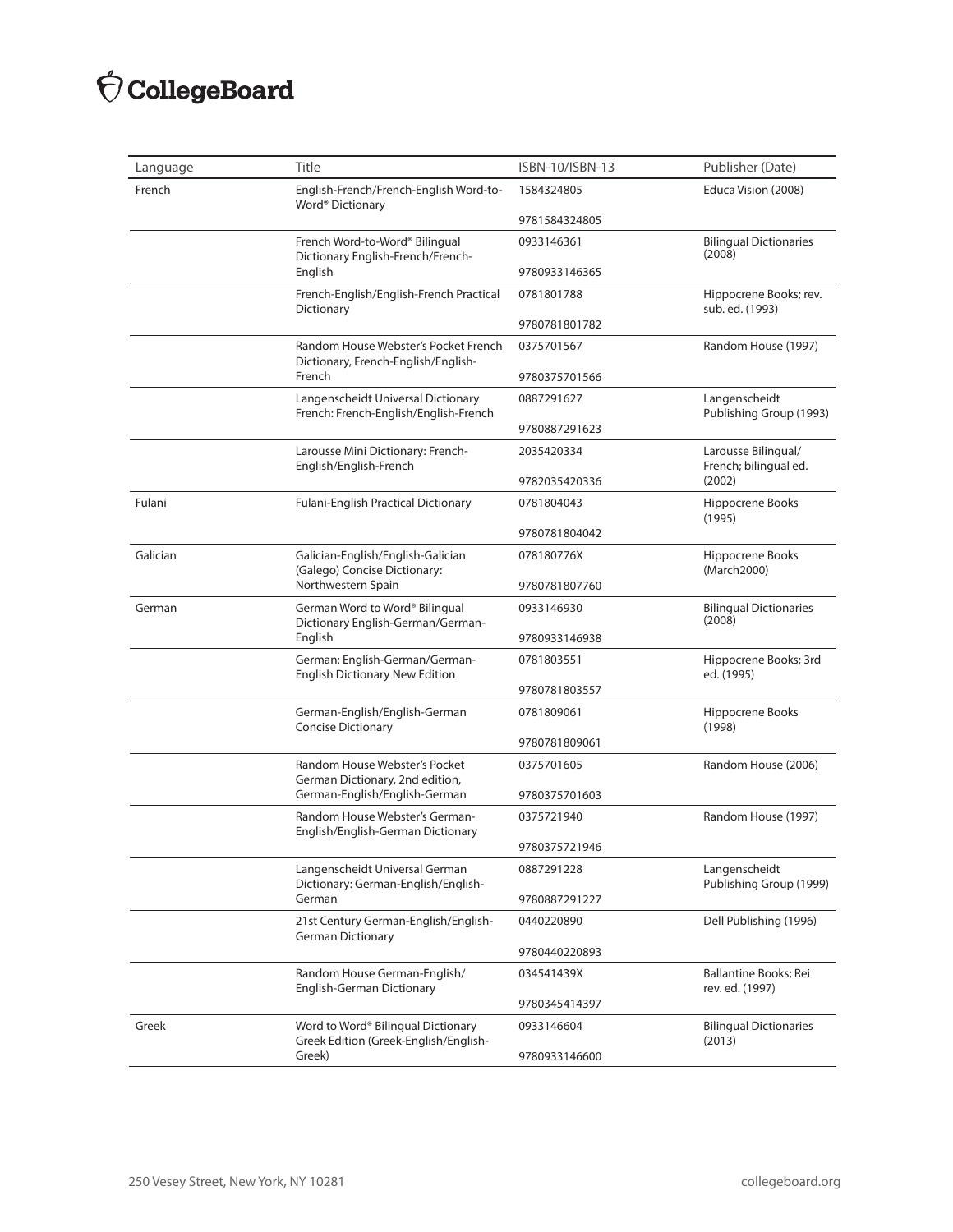| Language              | Title                                                                          | ISBN-10/ISBN-13 | Publisher (Date)                         |
|-----------------------|--------------------------------------------------------------------------------|-----------------|------------------------------------------|
|                       | Greek-English/English-Greek Concise<br>Dictionary                              | 0781810027      | Hippocrene Books<br>(2004)               |
|                       |                                                                                | 9780781810029   |                                          |
|                       | The Oxford New Greek Dictionary Greek-<br>English/English-Greek                | 0425222430      | <b>Oxford University Press</b><br>(2008) |
|                       |                                                                                | 9780425222430   |                                          |
| Gujarati              | Gujarati Word-to-Word® Bilingual<br>Dictionary English-Gujarati/Gujarati-      | 0933146981      | <b>Bilingual Dictionaries</b><br>(2008)  |
|                       | English                                                                        | 9780933146983   |                                          |
| <b>Haitian Creole</b> | Haitian Creole-English/English-Haitian<br><b>Creole Concise Dictionary</b>     | 078180275X      | Hippocrene Books<br>(1995)               |
|                       |                                                                                | 9780781802758   |                                          |
|                       | English Haitian Creole Haitian Creole<br>English Word-to-Word (Second Edition) | 1584322942      | Educa Vision (2005)                      |
|                       | Dictionary                                                                     | 9781584322948   |                                          |
|                       | Haitian Word-to-Word® Bilingual<br>Dictionary                                  | 093314623X      | <b>Bilingual Dictionaries</b><br>(2008)  |
|                       |                                                                                | 9780933146235   |                                          |
|                       | Creole-English/English-Creole<br>(Caribbean) Concise Dictionary                | 0781804558      | Hippocrene Books<br>(2007)               |
|                       |                                                                                | 9780781804554   |                                          |
|                       | English Haitian Creole Dictionary<br>(Second Edition)                          | 1584322136      | Educa Vision (2005)                      |
| Hausa                 | Hausa-English/English-Hausa Practical<br>Dictionary                            | 0781804264      | Hippocrene Books<br>(1996)               |
|                       |                                                                                | 9780781804264   |                                          |
| Hawaiian              | New Pocket Hawaiian Dictionary                                                 | 0824813928      | University of Hawaii<br>Press (1992)     |
|                       |                                                                                | 9780824813925   |                                          |
| Hebrew                | English-Hebrew/Hebrew-English Word<br>to Word® Bilingual Dictionary            | 0933146682      | <b>Bilingual Dictionaries</b><br>(2011)  |
|                       |                                                                                | 9780933146587   |                                          |
|                       | The New Bantam-Megiddo Hebrew and<br><b>English Dictionary</b>                 | 0553263870      | Bantam Books (2009)                      |
|                       |                                                                                | 9780553263879   |                                          |
|                       | The Compact Up-To-Date English-<br>Hebrew/Hebrew-English Dictionary            | 0781808758      | Shimon Zilberman<br>(2001)               |
|                       |                                                                                | 9780781808750   |                                          |
| Hindi                 | Hindi Word-to-Word® Bilingual<br>Dictionary English-Hindi/Hindi-English        | 0933146310      | <b>Bilingual Dictionaries</b><br>(2008)  |
|                       |                                                                                | 9780933146310   |                                          |
|                       | Hindi-English/English-Hindi Concise<br>Dictionary                              | 0781804701      | Hippocrene Books<br>(2010)               |
|                       |                                                                                | 9780781811675   |                                          |
|                       | Hindi-English/English-Hindi Dictionary                                         | 0781800846      | Hippocrene Books<br>(1992)               |
|                       |                                                                                | 9780781800846   |                                          |
| Hmong                 | Hmong Word to Word® Bilingual<br>Dictionary English-Hmong/Hmong-               | 0933146531      | <b>Bilingual Dictionaries</b><br>(2011)  |
|                       | English                                                                        | 9780933146532   |                                          |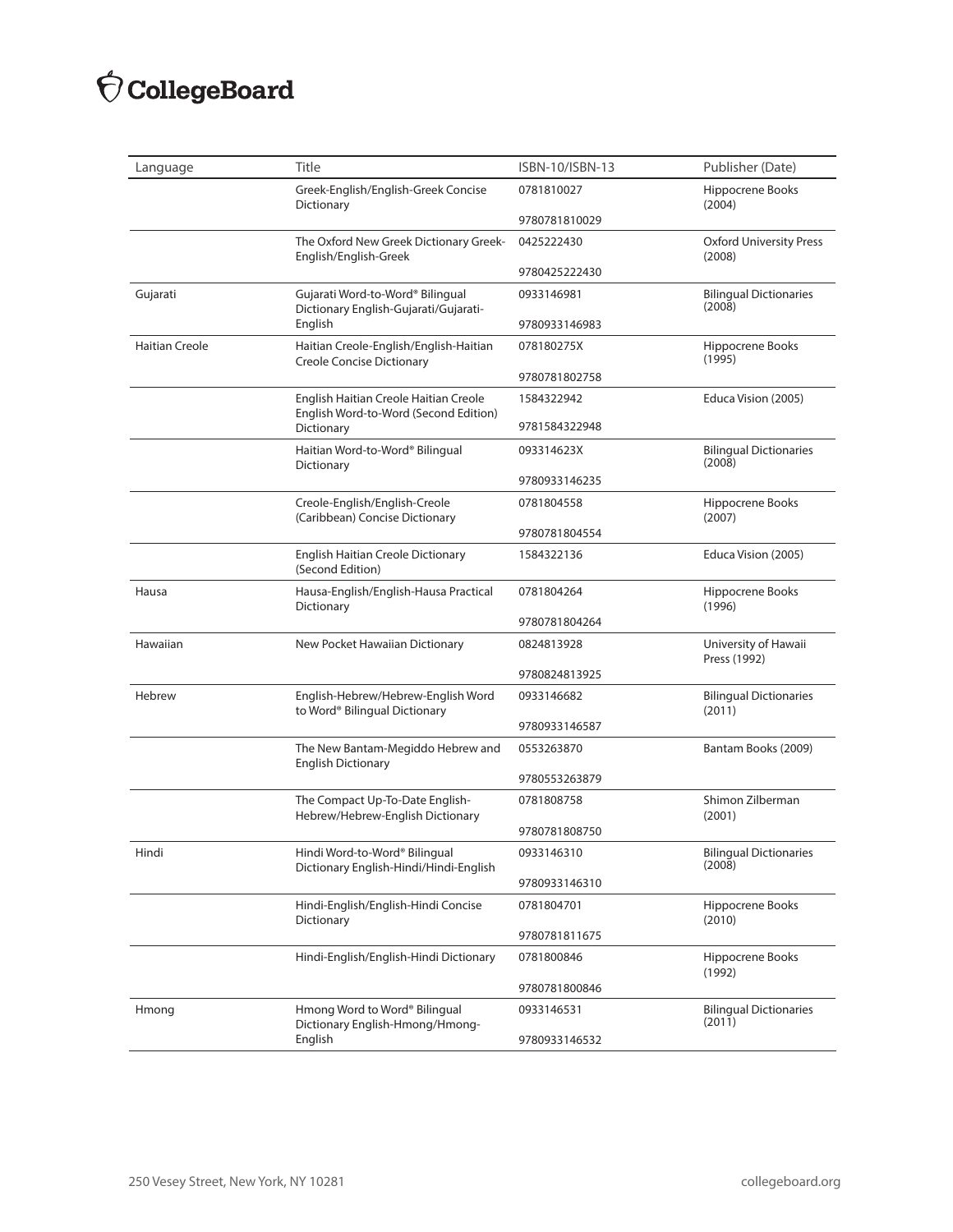| Language   | Title                                                                                   | ISBN-10/ISBN-13 | Publisher (Date)                          |
|------------|-----------------------------------------------------------------------------------------|-----------------|-------------------------------------------|
| Hungarian  | Hungarian-English/English-Hungarian<br><b>Concise Dictionary</b>                        | 0781803179      | Hippocrene Books<br>(2005)                |
|            |                                                                                         | 9780781803175   |                                           |
|            | Hungarian-English/English-Hungarian<br><b>Practical Dictionary</b>                      | 078181068X      | Hippocrene Books<br>(2005)                |
|            |                                                                                         | 9780781810685   |                                           |
| Icelandic  | Icelandic-English/English-Icelandic<br><b>Concise Dictionary</b>                        | 0870528017      | Hippocrene Books<br>(1989)                |
|            |                                                                                         | 9780870528019   |                                           |
| Igbo       | Igbo-English Dictionary: A<br>Comprehensive Dictionary of the Igbo                      | 0300073070      | Yale University Press; 1st<br>ed. (1998)  |
|            | Language, with an English-Igbo Index                                                    | 9780300073072   |                                           |
| Indonesian | Indonesian-English/English-Indonesian<br>Dictionary                                     | 0870528106      | Hippocrene Books<br>(1989)                |
|            |                                                                                         | 9780870528101   |                                           |
|            | Modern Indonesian-English/English-<br>Indonesian Practical Dictionary                   | 0781812356      | Hippocrene Books<br>(2010)                |
|            |                                                                                         | 9780781812351   |                                           |
|            | Pocket Indonesian Dictionary English-<br>Indonesian/Indonesian-English                  | 0794600425      | Tuttle Publishing (2002)                  |
|            |                                                                                         | 9780794600426   |                                           |
|            | Tuttle's Concise Indonesian Dictionary:<br>English-Indonesian/Indonesian-English        | 0804818649      | Tuttle Publishing; rev.<br>ed. (1993)     |
|            |                                                                                         | 9780804818643   |                                           |
| Irish      | Irish-English/English-Irish Dictionary                                                  | 0781807778      | Hippocrene Books<br>(2001)                |
|            |                                                                                         | 9780781807777   |                                           |
|            | Irish-English/English-Irish Fast Reference<br>Dictionary                                | 1570981841      | Roberts Rinehart<br>Publishers (1998)     |
|            |                                                                                         | 9781570981845   |                                           |
| Italian    | Italian Word-to-Word® Bilingual<br>Dictionary English-Italian/Italian-English           | 0933146515      | <b>Bilingual Dictionaries</b><br>(2010)   |
|            |                                                                                         | 9780933146518   |                                           |
|            | Italian-English/English-Italian Concise<br>Dictionary                                   | 0781810469      | Hippocrene Books;<br>bilingual ed. (2004) |
|            |                                                                                         | 9780781810463   |                                           |
|            | English-Italian/Italian-English Practical<br>Dictionary                                 | 0781803543      | Hippocrene Books<br>(1995)                |
|            |                                                                                         | 9780781803540   |                                           |
|            | Random House Webster's Pocket Italian<br>Dictionary                                     | 0375701591      | Random House; 2nd ed.<br>(1997)           |
|            |                                                                                         | 9780375701597   |                                           |
|            | 21st Century Dictionary Italian-English/<br>English-Italian                             | 0440220904      | Dell Publishing (1996)                    |
|            |                                                                                         | 9780440220909   |                                           |
|            | Zaichelli Super-Mini Italian and English<br>Dictionary, English-Italian/Italian-English | 0844284475      | <b>McGraw Hill Companies</b><br>(1993)    |
|            |                                                                                         | 9780844284477   |                                           |
|            | Langenscheidt Pocket Dictionary Italian-<br>English/English-Italian                     | 1585730394      | Langenscheidt<br>Publishing Group; vinyl  |
|            |                                                                                         | 9781585730391   | ed. (2000)                                |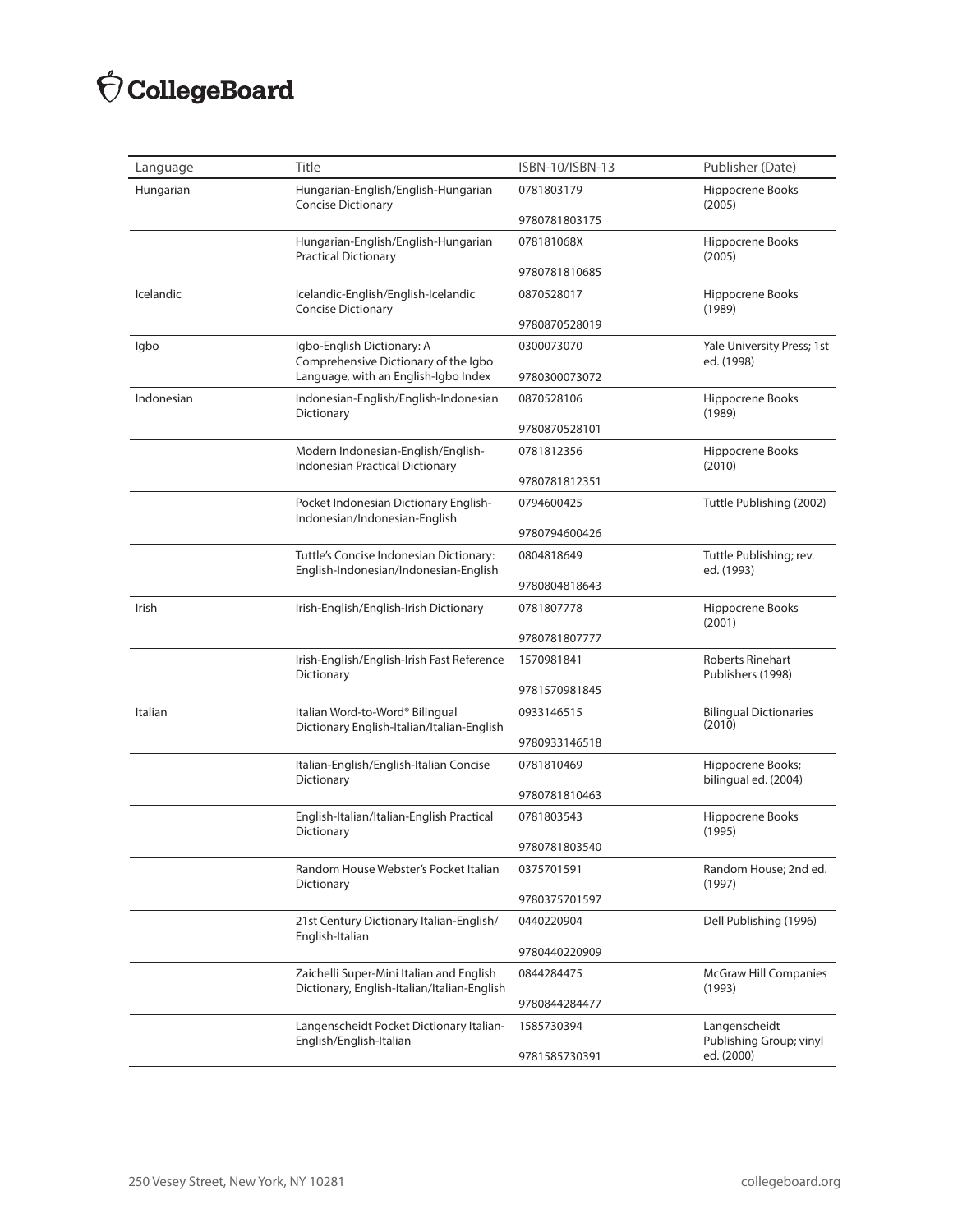|             | Title                                                                     | ISBN-10/ISBN-13 | Publisher (Date)                              |
|-------------|---------------------------------------------------------------------------|-----------------|-----------------------------------------------|
| Language    |                                                                           |                 |                                               |
|             | Langenscheidt Universal Dictionary<br>Italian-English/English-Italian     | 0887291635      | Langenscheidt<br>Publishing Group (1975)      |
|             |                                                                           | 9780887291630   |                                               |
|             | Larousse Mini Dictionary: Italian-                                        | 2035420377      | Larousse Bilingual                            |
|             | English/English-Italian                                                   | 9782035420374   | (2004)                                        |
|             |                                                                           |                 |                                               |
| Japanese    | Japanese Word to Word® Bilingual<br>Dictionary English-Japanese/Japanese- | 0933146426      | <b>Bilingual Dictionaries</b><br>(2009)       |
|             | English                                                                   | 9780933146426   |                                               |
|             | Martin's Concise Japanese Dictionary                                      | 0804819122      | Tuttle Publishing;                            |
|             | English-Japanese/Japanese-English                                         | 9780804819121   | bilingual ed. (1994)                          |
|             | Martin's Pocket Dictionary English-                                       | 0804815887      | Tuttle Publishing;                            |
|             | Japanese/Japanese-English                                                 |                 | bilingual ed. (1990)                          |
|             |                                                                           | 9780804815888   |                                               |
|             | Tuttle Concise Japanese Dictionary:                                       | 4805308699      | Tuttle Publishing; vinyl-                     |
|             | Japanese-English/English-Japanese                                         | 9784805308691   | bound paperback ed.<br>(2008)                 |
|             | Japanese-English/English-Japanese                                         | 0781801621      | Hippocrene Books                              |
|             | Concise Dictionary, Romanized                                             |                 | (1994)                                        |
|             |                                                                           | 9780781801621   |                                               |
|             | Random House Webster's Pocket                                             | 0679773738      | Random House (1996)                           |
|             | Japanese Dictionary, Japanese-English/<br>English-Japanese                | 9780679773733   |                                               |
|             | Tuttle Pocket Japanese Dictionary,                                        | 4805308702      | Tuttle Publishing (2008)                      |
|             | Japanese-English/English-Japanese                                         |                 |                                               |
|             |                                                                           | 9784805308707   |                                               |
| Kannada     | English-Kannada Dictionary                                                | 8120600517      | Asian Educational                             |
|             |                                                                           | 9788120600515   | Services; 12th blg ed.<br>(1999)              |
| Karen       | Drum Word2Word English-Sgaw Karen                                         | 9780990481102   | Drum Publication Group                        |
|             | Dictionary                                                                |                 | (2014)                                        |
|             |                                                                           | 9780990741119   |                                               |
|             | Anglo-Karen Dictionary by Rev.<br>Jonathan Wade, J.G. Binney, and Rev.    | 9781849023849   | <b>Benediction Classics,</b><br>Oxford (2011) |
|             | George Blackwell                                                          |                 |                                               |
| Kinyarwanda | English-Kinyarwanda/Kinyarwanda-                                          | 1449527485      | CreateSpace                                   |
|             | <b>English Dictionary</b>                                                 |                 | Independent Publishing                        |
|             |                                                                           | 9781449527488   | Platform (2009)                               |
| Kirundi     | English-Kirundi/Kirundi-English<br>Dictionary                             | 1451590334      | CreateSpace<br>Independent Publishing         |
|             |                                                                           | 9781451590333   | Platform (2010)                               |
| Korean      | Korean Word to Word® Bilingual                                            | 0933146973      | <b>Bilingual Dictionaries</b>                 |
|             | Dictionary English-Korean/Korean-                                         |                 | (2008)                                        |
|             | English                                                                   | 9780933146976   |                                               |
|             | Concise English-Korean Dictionary:<br>Romanized English-Korean            | 0804801185      | Tuttle Publishing;<br>Reissue ed. (1989)      |
|             |                                                                           | 9780804801188   |                                               |
|             | Pocket Korean Dictionary Korean-<br>English/English-Korean                | 0794600476      | Tuttle Publishing (2003)                      |
|             |                                                                           | 9780794600471   |                                               |
|             |                                                                           |                 |                                               |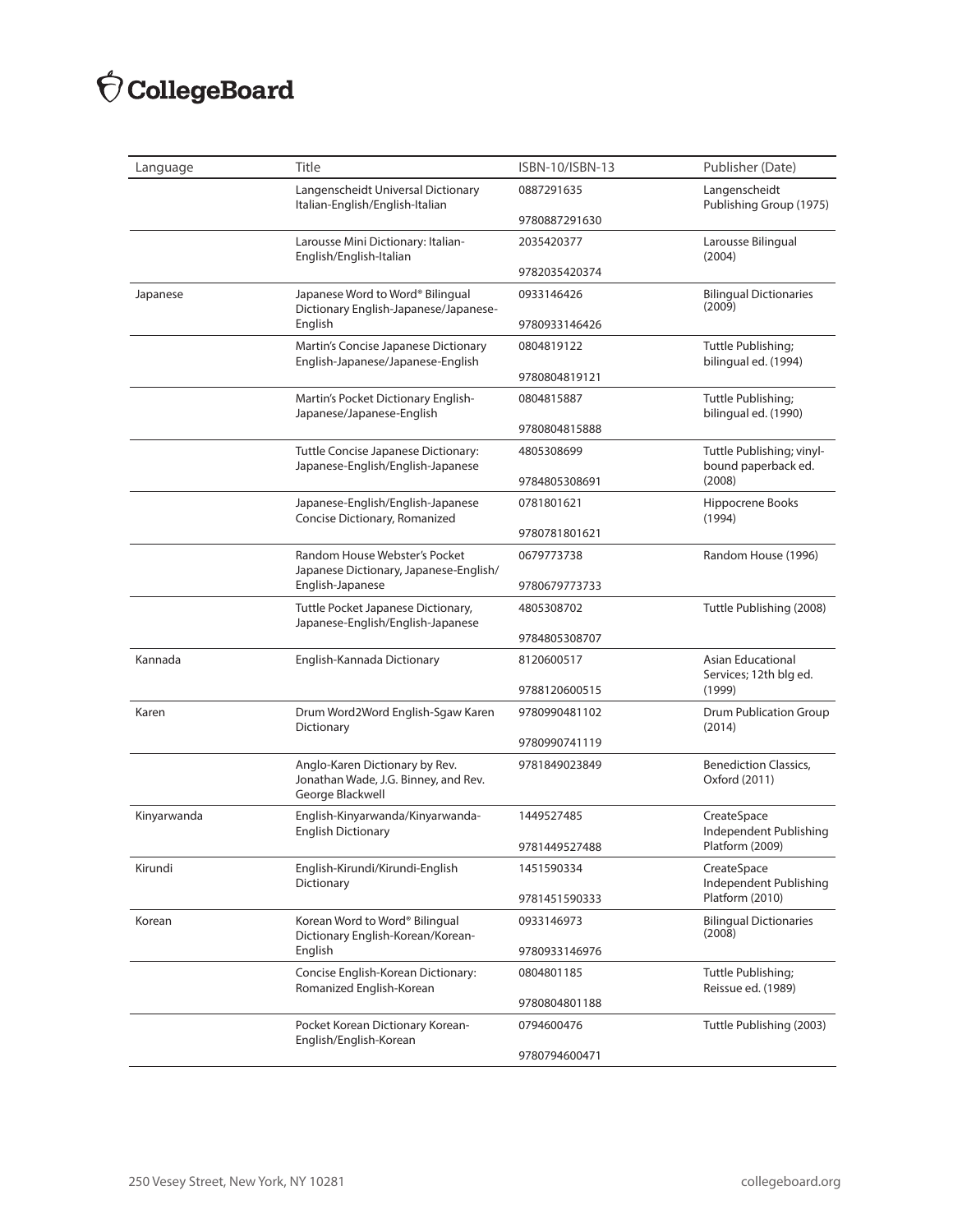| Language   | Title                                                                     | ISBN-10/ISBN-13 | Publisher (Date)                                |
|------------|---------------------------------------------------------------------------|-----------------|-------------------------------------------------|
|            | Korean-English/English-Korean, Practical                                  | 087052092X      | Hippocrene Books                                |
|            | Dictionary                                                                |                 | (1992)                                          |
|            |                                                                           | 9780870520921   |                                                 |
|            | Langenscheidt Pocket Dictionary<br>Korean-English/English-Korean          | 1585730564      | Langenscheidt<br>Publishing Group (2001)        |
|            |                                                                           | 9781585730568   |                                                 |
|            | Langenscheidt Pocket Dictionary Korea:<br>Korean-English/English-Korean   | 1585730564      | Langenscheidt<br>Publishing Group (2001)        |
|            |                                                                           | 9781585730568   |                                                 |
|            | English-Korean/Korean-English                                             | 093087806X      | Hollym International                            |
|            | <b>Dictionary for Foreigners</b>                                          | 9780930878061   | Corp. (1991)                                    |
| Kurdish    | Kurdish-English/English-Kurdish                                           | 0781802466      | Hippocrene Books                                |
|            | Dictionary                                                                | 9780781802468   | (1994)                                          |
|            | English-Kurdish/Kurdish-English                                           | 817650078X      | Star Publications (2009)                        |
|            | Dictionary                                                                | 9788176500784   |                                                 |
|            | English-Kurdish/Kurdish-English Sorani                                    | 1843560097      | Simon Wallenburg                                |
|            | Dictionary                                                                |                 | Press; 2nd blg rev. ed.                         |
|            |                                                                           | 9781843560098   | (2007)                                          |
| Lao        | English-Lao/Lao-English Dictionary                                        | 0804809097      | Tuttle Publishing (2001)                        |
|            |                                                                           | 9780804809092   |                                                 |
|            | English-Lao/Lao-English Word to Word®<br><b>Bilingual Dictionary</b>      | 093314654X      | <b>Bilingual Dictionaries</b><br>(2011)         |
|            |                                                                           | 9780933146549   |                                                 |
|            | Lao-English/English-Lao Dictionary                                        | 1887521275      | Paiboon Publishing<br>(2003)                    |
|            |                                                                           | 9781887521277   |                                                 |
| Latvian    | Latvian-English/English-Latvian,<br><b>Practical Dictionary</b>           | 0781800595      | Hippocrene Books<br>(1993)                      |
|            |                                                                           | 9780781800594   |                                                 |
| Lebanese   | Webster's Lebanese-English Thesaurus<br>Dictionary                        | 0497835746      | <b>ICON Group</b><br>International, Inc. (2008) |
|            |                                                                           | 9780497835743   |                                                 |
| Lithuanian | Lithuanian-English/English-Lithuanian                                     | 0781801516      | Hippocrene Books                                |
|            | <b>Concise Dictionary</b>                                                 | 9780781801515   | (1993)                                          |
| Maori      | The Raupo Concise Mãori Dictionary,                                       | 0143567926      | Raupo Publishing (NZ)                           |
|            | Mãori-English/English-Mãori                                               | 9780143567929   | Ltd. (2012)                                     |
|            | The Complete English-Maori Dictionary                                     | 1869400577      | <b>Auckland University</b>                      |
|            |                                                                           |                 | Press; 4th ed. (2012)                           |
|            |                                                                           | 9781869400576   |                                                 |
|            | The Reed Pocket Dictionary of Modern<br>Maori Amori-English/English-Maori | 0790006685      | Raupo Publishing (NZ)<br>Ltd; rev. ed. (2002)   |
|            |                                                                           | 9780790006680   |                                                 |
| Malay      | Pocket Malay Dictionary, Malay-English/<br>English-Malay                  | 0794600573      | Tuttle Publishing (2002)                        |
|            |                                                                           | 9780794600570   |                                                 |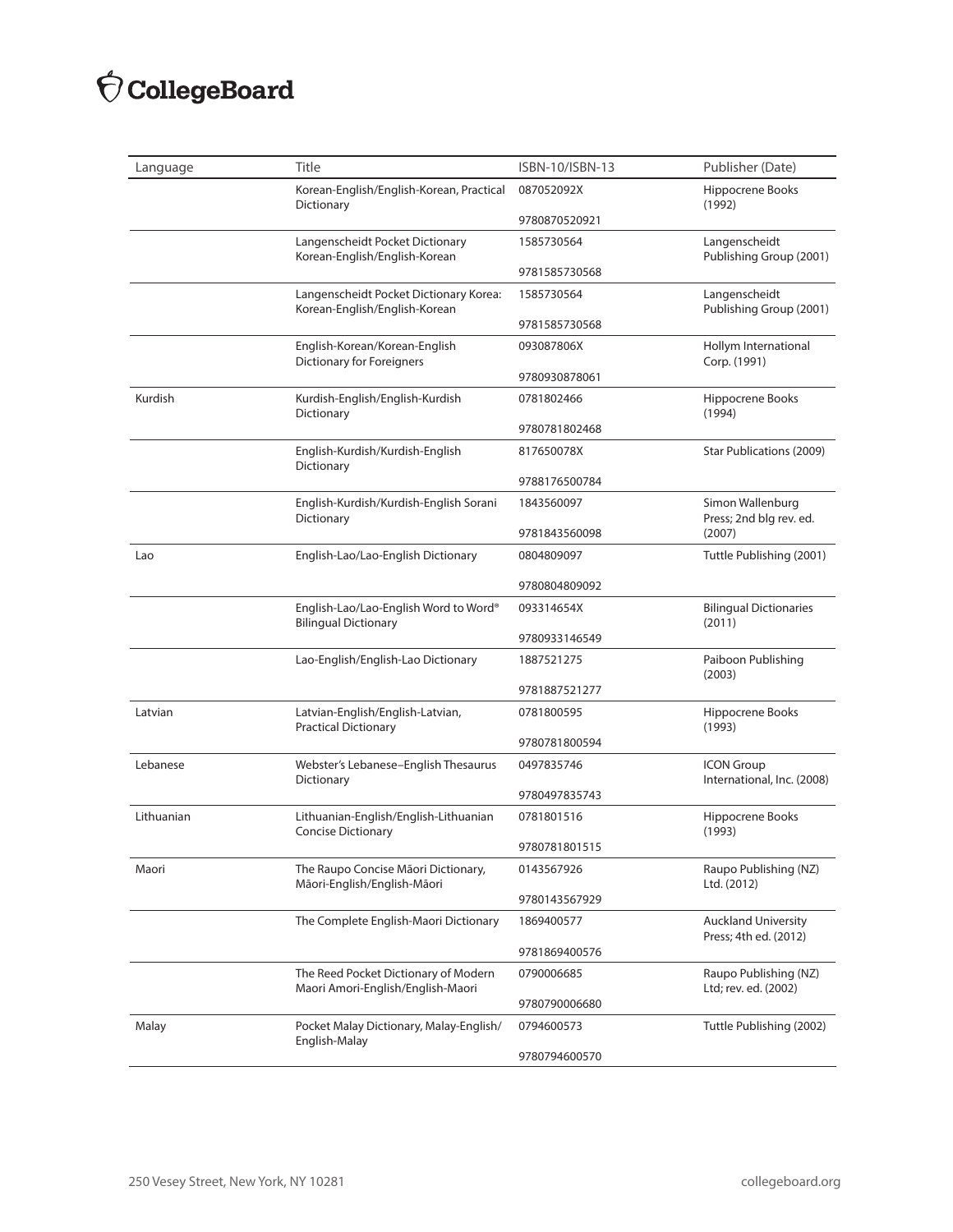| Language                        | Title                                                                       | ISBN-10/ISBN-13  | Publisher (Date)                             |
|---------------------------------|-----------------------------------------------------------------------------|------------------|----------------------------------------------|
| Malayalam                       | English Malayalam Dictionary                                                | 8120600673       | Asian Educational<br>Services; Bilingual ed. |
|                                 |                                                                             | 9788120600676    | (1999)                                       |
| Marathi                         | Students English-Marathi Dictionary                                         | 8170060575       | <b>Asian Publication</b>                     |
|                                 |                                                                             | 9788170060574    | Services (1997)                              |
| Marshallese                     | Marshallese-English Dictionary                                              | 0824804570       | University of Hawaii                         |
|                                 |                                                                             |                  | Press; Paper ed. (1976)                      |
|                                 |                                                                             | 9780824804572    |                                              |
| Melanesian/Melanesian<br>Pidgin | Neo-Melanesian (Guinea Pidgin)-English<br><b>Concise Dictionary</b>         | 0781806569       | Hippocrene Books<br>(1998)                   |
|                                 |                                                                             | 9780781806565    |                                              |
| Mongolian                       | Mongolian-English/English-Mongolian<br>Dictionary                           | 0781809584       | Hippocrene Books;<br>Bilingual ed. (2002)    |
|                                 |                                                                             | 9780781809580    |                                              |
|                                 | Mongolian-English Dictionary                                                | 0710304390       | Routledge; 1st ed.<br>(1997)                 |
|                                 |                                                                             | 9780710304391    |                                              |
| Nahuatl                         | Nahuatl (Aztec)-English/English-Nahuatl                                     | 0781810116       | Hippocrene Books                             |
|                                 | (Aztec) Concise Dictionary                                                  |                  | (2004)                                       |
|                                 |                                                                             | 9780781810111    |                                              |
| Nepali                          | Nepali Word to Word® Bilingual<br>Dictionary English-Nepali/Nepali-English  | 0933146612       | <b>Bilingual Dictionaries</b><br>(2012)      |
|                                 |                                                                             | 9780933146617    |                                              |
|                                 | A Concise English-Nepali/Nepali-English                                     | 0615220525       | Gyan Jyoti Kendra                            |
|                                 | Dictionary                                                                  |                  | (2009)                                       |
|                                 |                                                                             | 9780615220529    |                                              |
|                                 | A Shorter English-Nepali Dictionary                                         | 8120603044       | Asian Educational<br>Services (1991)         |
|                                 |                                                                             | 9788120603042    |                                              |
| Norwegian                       | Norwegian-English/English-Norwegian<br><b>Concise Dictionary</b>            | 0781801990       | Hippocrene Books<br>(1990)                   |
|                                 |                                                                             | 9780781801997    |                                              |
|                                 | Norwegian-English/English-Norwegian                                         | 0781811066       | Hippocrene Books                             |
|                                 | <b>Practical Dictionary</b>                                                 |                  | (2011)                                       |
|                                 |                                                                             | 9780781811064    |                                              |
| Nuer                            | Nuer-English Dictionary                                                     | ASIN: B0099XR74Q | Sudan Literature Centre<br>(1999)            |
| Pashto                          | English-Pashto/Pashto-English Word to                                       | 0933146345       | <b>Bilingual Dictionaries</b>                |
|                                 | Word <sup>®</sup> Bilingual Dictionary                                      | 9780933146341    | (2008)                                       |
|                                 |                                                                             |                  |                                              |
| Polish                          | Polish-English/English-Polish Concise<br>Dictionary with Complete Phonetics | 0781801338       | Hippocrene Books<br>(1993)                   |
|                                 |                                                                             | 9780781801331    |                                              |
|                                 | Polish-English/English-Polish Practical<br>Dictionary                       | 0781800854       | Hippocrene Books<br>(1993)                   |
|                                 |                                                                             | 9780781800853    |                                              |
|                                 | Polish-English/English-Polish Dictionary<br>(American English Edition)      | 0781812372       | Hippocrene Books<br>(2009)                   |
|                                 |                                                                             | 9780781812375    |                                              |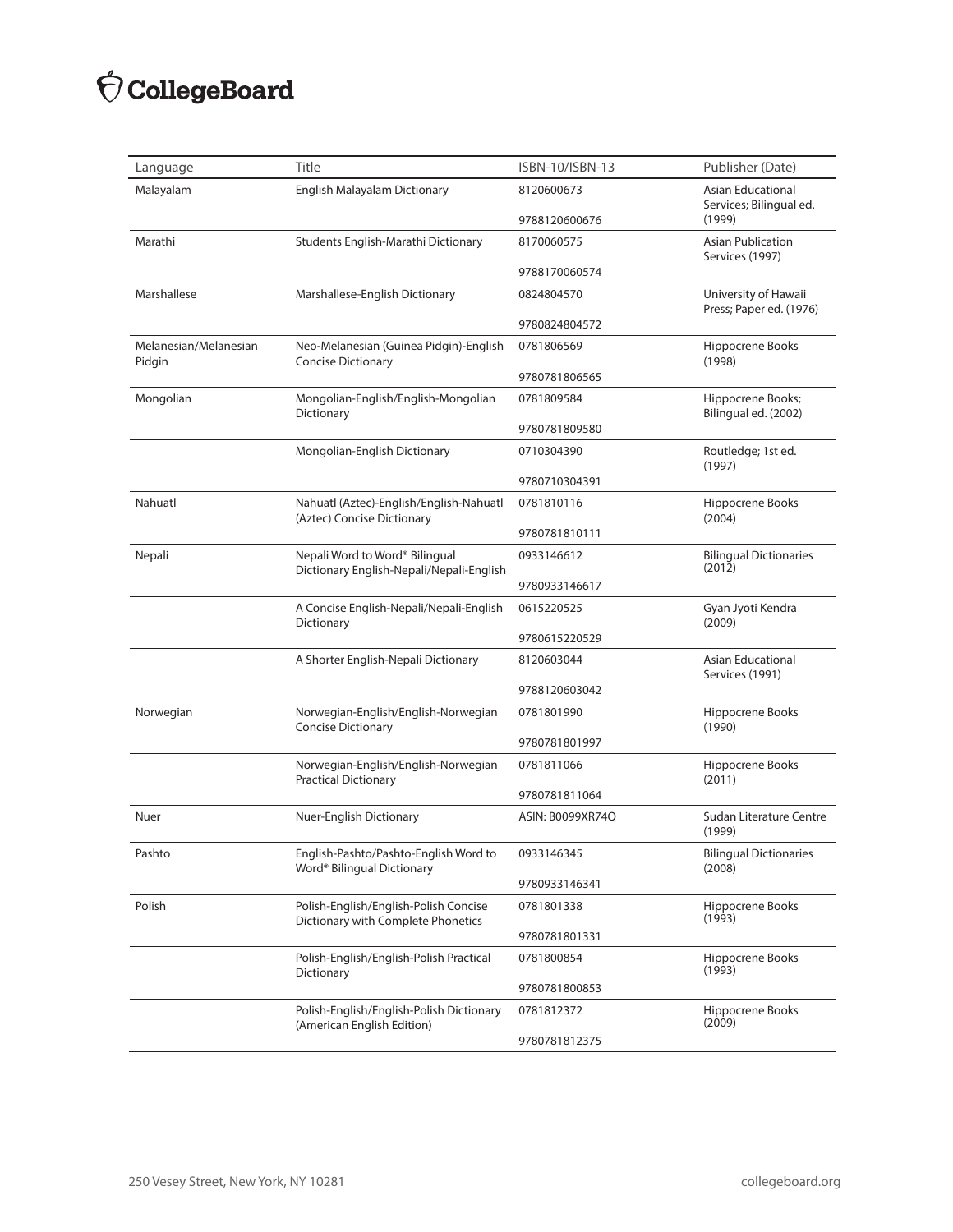| Language   | Title                                                                       | ISBN-10/ISBN-13 | Publisher (Date)                          |
|------------|-----------------------------------------------------------------------------|-----------------|-------------------------------------------|
|            | Polish-English/English-Polish Standard<br>Dictionary                        | 0781802822      | Hippocrene Books; rev.<br>sub. ed. (1995) |
|            |                                                                             | 9780781802826   |                                           |
|            | Polish Word-to-Word® Bilingual                                              | 0933146647      | <b>Bilingual Dictionaries</b>             |
|            | Dictionary English-Polish/Polish-English                                    | 9780933146648   | (2009)                                    |
|            | Langenscheidt Universal Polish                                              | 1585734144      | Langenscheidt                             |
|            | Dictionary Polish-English/English-Polish                                    |                 | Publishing Group; 2nd                     |
|            |                                                                             | 9781585734146   | ed. (2004)                                |
| Portuguese | English-Portuguese/Portuguese-English<br>Word to Word® Dictionary           | 1584324171      | Educa Vision (2007)                       |
|            |                                                                             | 9781584324171   |                                           |
|            | Portuguese Word-to-Word® Bilingual<br>Dictionary English-Portuguese/        | 0933146949      | <b>Bilingual Dictionaries</b><br>(2008)   |
|            | Portuguese-English                                                          | 9780933146945   |                                           |
|            | Portuguese-English/English-Portuguese<br><b>Practical Dictionary</b>        | 0870529803      | Hippocrene Books<br>(1991)                |
|            |                                                                             | 9780870529801   |                                           |
|            | Random House Webster's Pocket                                               | 0679400608      | Random House (1991)                       |
|            | Portuguese Dictionary, Portuguese-                                          |                 |                                           |
|            | English/English-Portuguese                                                  | 9780679400608   |                                           |
|            | Langenscheidt Universal Dictionary<br>Portuguese-English/English-Portuguese | 0887291643      | Langenscheidt<br>Publishing Group; Vinyl  |
|            |                                                                             | 9780887291647   | ed. (1985)                                |
|            | Langenscheidt Pocket Dictionary                                             | 0887291104      | Langenscheidt                             |
|            | Portuguese                                                                  | 9780887291104   | Publishing Group (1989)                   |
| Punjabi    | Punjabi Word to Word® Bilingual                                             | 0933146329      | <b>Bilingual Dictionaries</b>             |
|            | Dictionary English-Punjabi/Punjabi-                                         |                 | (2008)                                    |
|            | English                                                                     | 9780933146327   |                                           |
|            | Punjabi-English/English-Punjabi<br>Dictionary                               | 0781809401      | Hippocrene Books<br>(2002)                |
|            |                                                                             | 9780781809405   |                                           |
|            | English-Punjabi Dictionary                                                  | 8176500127      | Lahore Book Shop                          |
|            |                                                                             | 9788176500128   | (1999)                                    |
| Romanian   | Romanian Word to Word® Bilingual                                            | 0933146914      | <b>Bilingual Dictionaries</b>             |
|            | Dictionary English-Romanian/                                                |                 | (2008)                                    |
|            | Romanian-English                                                            | 9780933146914   |                                           |
| Russian    | Russian Word-to-Word® Bilingual                                             | 0933146922      | <b>Bilingual Dictionaries</b><br>(2008)   |
|            | Dictionary English-Russian/Russian-<br>English                              | 9780933146921   |                                           |
|            | Russian-English/English-Russian Concise                                     | 078180132X      | Hippocrene Books                          |
|            | Dictionary                                                                  |                 | (1993)                                    |
|            |                                                                             | 9780781801324   |                                           |
|            | Russian-English/English-Russian<br><b>Practical Dictionary</b>              | 0781812437      | Hippocrene Books<br>(2011)                |
|            |                                                                             | 9780781812436   |                                           |
|            | Russian-English/English-Russian<br><b>Compact Dictionary</b>                | 0781805376      | Hippocrene Books<br>(1997)                |
|            |                                                                             | 9780781805377   |                                           |
|            |                                                                             |                 |                                           |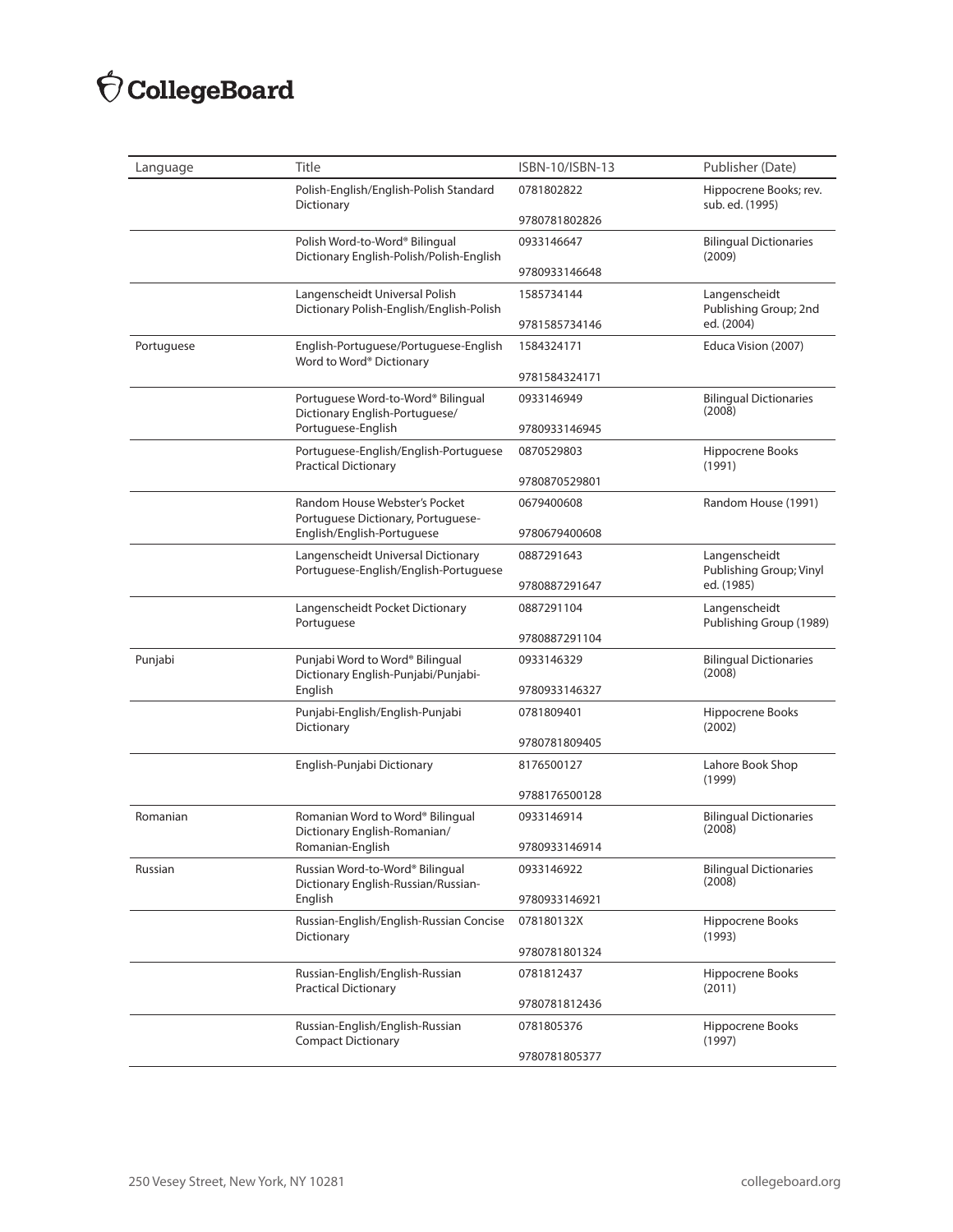| Language               | Title                                                                         | ISBN-10/ISBN-13 | Publisher (Date)                           |
|------------------------|-------------------------------------------------------------------------------|-----------------|--------------------------------------------|
|                        | Langenscheidt Universal Dictionary                                            | 0887291651      | Langenscheidt                              |
|                        | Russian: Russian-English/English-Russian                                      | 9780887291654   | Publishing Group; rev.<br>ed. (1993)       |
| Scots                  | Scots-English/English-Scots Practical<br>Dictionary                           | 0781807794      | Hippocrene Books                           |
|                        |                                                                               | 9780781807791   | (1999)                                     |
| <b>Scottish Gaelic</b> | Scottish Gaelic-English/English-Scottish<br><b>Gaelic Dictionary</b>          | 0781803160      | Hippocrene Books<br>(1994)                 |
|                        |                                                                               | 9780781803168   |                                            |
| Serbian                | Serbian-English/English-Serbian Concise<br>Dictionary                         | 0781805562      | Hippocrene Books<br>(1997)                 |
|                        |                                                                               | 9780781805568   |                                            |
| Serbo-Croatian         | Serbo-Croatian-English/English Serbo-<br><b>Croatian Practical Dictionary</b> | 0781804450      | Hippocrene Books; 1st<br>ed. (1996)        |
|                        |                                                                               | 9780781804455   |                                            |
| Sindhi                 | A Dictionary of English and Sindhi                                            | 8120600991      | Asian Educational<br>Services (1985)       |
|                        |                                                                               | 9788120600997   |                                            |
| Sinhalese              | Dictionary Sinhalese-English English-<br>Sinhalese                            | 8185243662      | IBD Ltd.; rev. sub. ed.<br>(1992)          |
|                        |                                                                               | 9788185243665   |                                            |
|                        | Sinhalese-English/English Sinhalese<br>Dictionary                             | 8176503185      | Star Publications; 2nd<br>rev. ed. (2001)  |
|                        |                                                                               | 9788176503181   |                                            |
| Siswati                | Concise Siswati Dictionary: Siswati-<br>English                               | 0627020976      | <b>Pharos Dictionaries</b><br>(1995)       |
|                        |                                                                               | 9780627020971   |                                            |
| Slovak                 | Slovak-English/English-Slovak Concise<br>Dictionary                           | 0870521152      | Hippocrene Books<br>(1992)                 |
|                        |                                                                               | 9780870521157   |                                            |
| Somali                 | Somali Word-to-Word® Bilingual<br>Dictionary English-Somali/Somali-           | 0933146523      | <b>Bilingual Dictionaries</b><br>(2010)    |
|                        | English                                                                       | 9780933146525   |                                            |
| Sotho                  | Popular Northern Sotho Dictionary: N.<br>Sotho-English/English-N. Sotho       | 0627015867      | Van Schaik; 2nd ed.<br>(1995)              |
|                        |                                                                               | 9780627015861   |                                            |
| Spanish                | Random House Webster's Handy                                                  | 0375707018      | Random House (1999)                        |
|                        | Spanish Dictionary Spanish-English/<br>English-Spanish                        | 9780375707018   |                                            |
|                        | English-Spanish/Spanish-English Word-<br>to-Word Dictionary                   | 1584324848      | Educa Vision (2008)                        |
|                        |                                                                               | 9781584324843   |                                            |
|                        | Spanish Word-to-Word® Bilingual<br>Dictionary English-Spanish/Spanish-        | 093314699X      | <b>Bilingual Dictionaries</b><br>(2010)    |
|                        | English                                                                       | 9780933146990   |                                            |
|                        | Collins COBUILD English/Español<br>Glossary English-Spanish/Spanish-          | 1424019648      | HarperCollins Publishers<br>(2009)         |
|                        | English                                                                       | 9781424019649   |                                            |
|                        | The American Heritage Pocket Spanish<br>Dictionary                            | 0618132163      | <b>Houghton Mifflin</b><br>Harcourt (2001) |
|                        |                                                                               | 9780618132164   |                                            |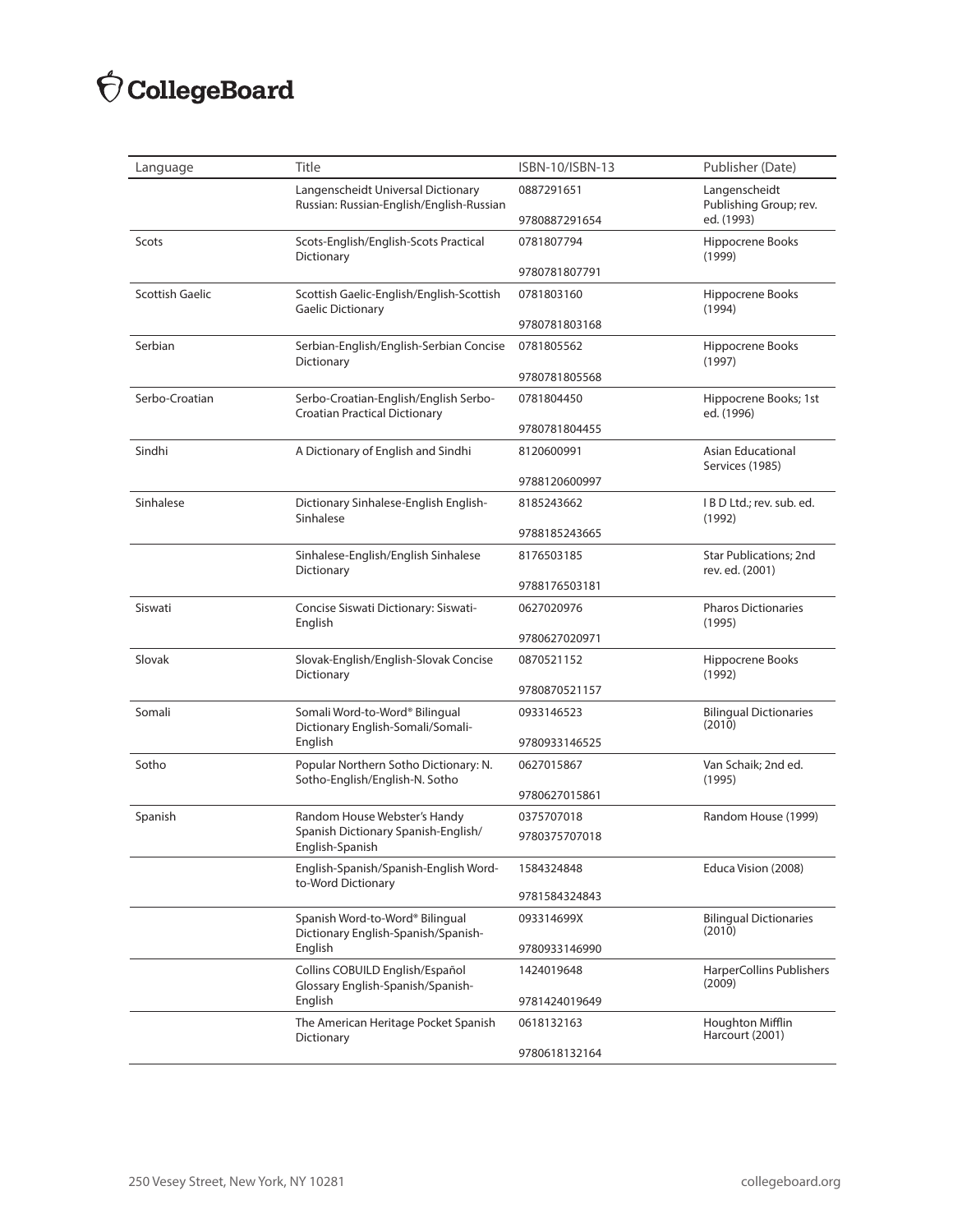|          | Title                                                                        | ISBN-10/ISBN-13  |                                              |
|----------|------------------------------------------------------------------------------|------------------|----------------------------------------------|
| Language |                                                                              |                  | Publisher (Date)                             |
|          | The Penguin Pocket Spanish Dictionary<br>Spanish-English/English-Spanish     | 0141020458       | Penguin Group (2005)                         |
|          |                                                                              | 9780141020457    |                                              |
|          | 21st Century Spanish-English/English-<br><b>Spanish Dictionary</b>           | 0440220874       | Dell Publishing (1996)                       |
|          |                                                                              | 9780440220879    |                                              |
|          | Word-for-Word English-Spanish/<br>Spanish-English Dictionary                 | 0061774375       | HarperCollins Publishers<br>(2009)           |
|          |                                                                              | 9780061774379    |                                              |
|          | World Wide Spanish English Dictionary                                        | 1594950016       | Velázquez Press (2009)                       |
|          |                                                                              | 9781594950018    |                                              |
|          | American Heritage Spanish Dictionary<br>2nd Edition                          | 0425175553       | Berkley; 2nd ed. (2000)                      |
|          |                                                                              | 9780425175552    |                                              |
|          | The Concise American Heritage Spanish<br>Dictionary: Spanish-English/Ingles- | 0618117695       | Houghton Mifflin<br>Harcourt; 2nd ed. (2001) |
|          | Espãnol                                                                      | 9780618117697    |                                              |
|          | Random House Spanish-English/English-<br><b>Spanish Dictionary</b>           | 0345405471       | Ballantine Books (1996)                      |
|          |                                                                              | 9780345405470    |                                              |
|          | The Bantam New College Spanish and<br><b>English Dictionary</b>              | 0553267140       | Bantam (1984)                                |
|          |                                                                              | 9780553267143    |                                              |
|          | Harper Collins Spanish Dictionary:<br>Spanish-English/English-Spanish        | 006273749X       | CollinsRef; 1st ed. (2000)                   |
|          |                                                                              | 9780062737496    |                                              |
|          | Hippocrene Practical Dictionary:<br>Spanish-English/English-Spanish,         | 0781801796       | Hippocrene Books; sub.<br>ed. (1993)         |
|          | <b>Revised Edition</b>                                                       | 9780781801799    |                                              |
|          | Langenscheidt Universal Spanish<br>Dictionary: Spanish-English/English-      | 088729166X       | Langenscheidt<br>Publishing Group (1997)     |
|          | Spanish                                                                      | 9780887291661    |                                              |
|          |                                                                              | ASIN: B0084KG99Y |                                              |
|          | Larousse Mini Dictionary: Spanish-                                           | 2035420202       | Larousse Bilingual/                          |
|          | English/English-Spanish                                                      |                  | French; Bilingual ed.<br>(2002)              |
|          |                                                                              | 9782035420206    |                                              |
|          | Vox Super-Mini Spanish and English<br>Dictionary                             | 0844279927       | McGraw-Hill; 1st ed.<br>(1984)               |
|          |                                                                              | 9780844279923    |                                              |
|          | The New College Spanish & English<br>Dictionary, Second Edition              | 0877205388       | AMSCO; 2nd ed. (1968)                        |
|          |                                                                              | 9780877205388    |                                              |
|          | Vox Super-Mini Spanish and English<br>Dictionary (English-Spanish/Spanish-   | 0071451781       | McGraw-Hill; 2nd ed.<br>(2004)               |
|          | English)                                                                     | 9780071451789    |                                              |
|          | Webster's Student Dictionary Spanish-<br>English/Student                     | 0756000289       | Teacher's Discovery<br>Group (1997)          |
|          |                                                                              | 9780756000288    |                                              |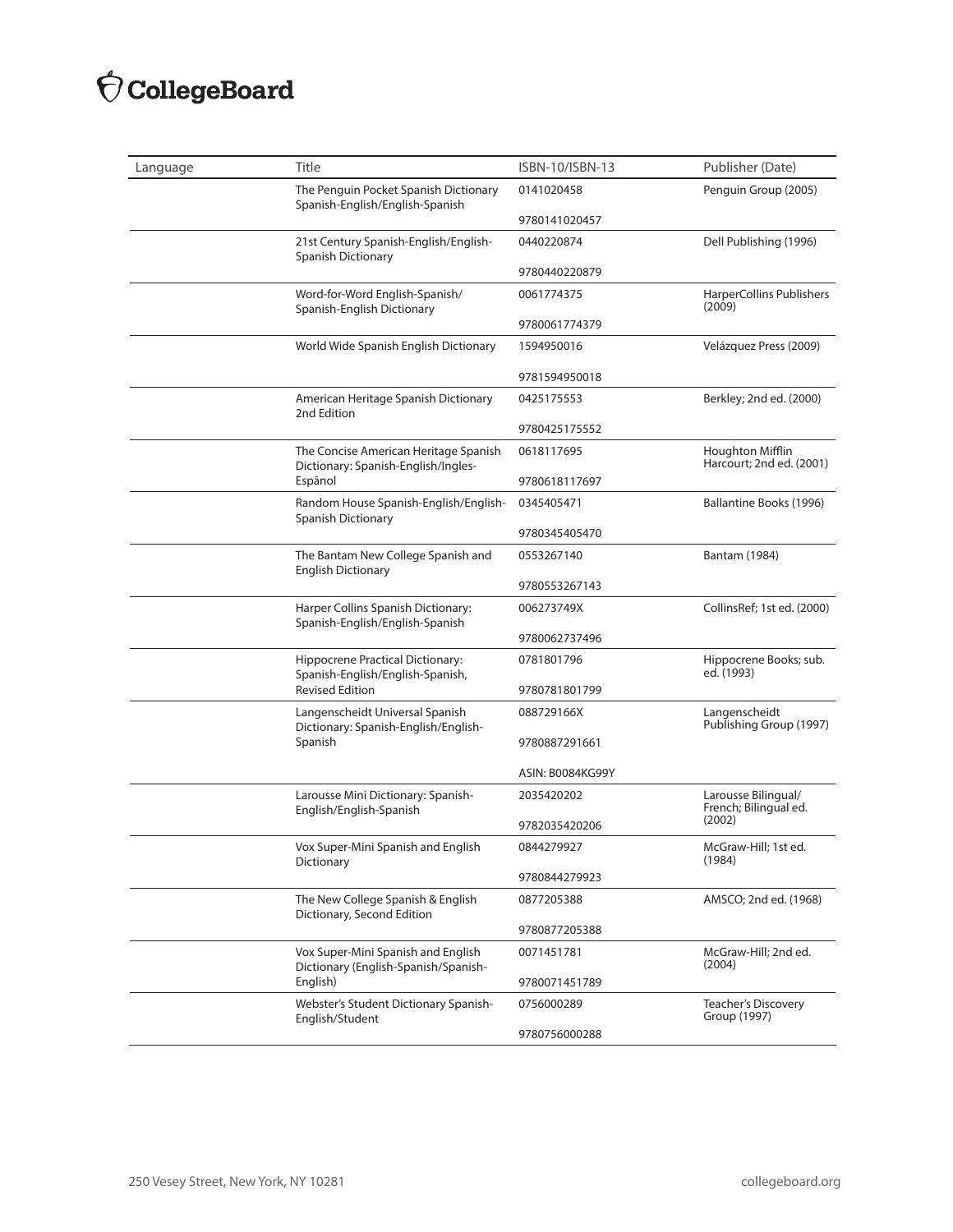| Language         | Title                                                                             | ISBN-10/ISBN-13 | Publisher (Date)                               |
|------------------|-----------------------------------------------------------------------------------|-----------------|------------------------------------------------|
|                  |                                                                                   |                 |                                                |
|                  | Merriam-Webster's Word-for-Word<br>Spanish-English/English-Spanish                | 0877792976      | Merriam-Webster, Inc.;<br>Bilingual ed. (2016) |
|                  | Dictionary                                                                        | 9780877792970   |                                                |
|                  | New Webster's Spanish-English/English-<br><b>Spanish Dictionary</b>               | 0938261096      | B C S Associates (1989)                        |
|                  |                                                                                   | 9780938261094   |                                                |
|                  | The University of Chicago Spanish-<br>English/English-Spanish Dictionary          | 0671743481      | Pocket Books; 4th ed.<br>(1987)                |
|                  |                                                                                   | 9780671743482   |                                                |
|                  | The University of Chicago Spanish-<br>English/English-Spanish Dictionary          | 141653329X      | Pocket Books; 5th ed.<br>(2003)                |
|                  |                                                                                   | 9781416533290   |                                                |
|                  | The University of Chicago Spanish-<br>English Dictionary: Completely Updated      | 0743470133      | Pocket Books; rev. ed.<br>(2003)               |
|                  | and Revised Fifth Edition                                                         | 9780743470131   |                                                |
|                  | The University of Chicago Spanish<br>Dictionary: Spanish-English, English-        | 0743492528      | Pocket Books; 5th ed.<br>(2006)                |
|                  | Spanish (Spanish Edition)                                                         | 9780743492522   |                                                |
|                  | Webster's New Spanish-English/English-<br><b>Spanish Dictionary</b>               | 1590270797      | The Popular Group LLC<br>(2004)                |
|                  |                                                                                   | 9781590270790   |                                                |
|                  | Spanish-English/English-Spanish<br><b>Student Notebook Dictionary Teacher's</b>   | 0756002176      | <b>Flying Frog Publications</b><br>(2011)      |
|                  | Discovery                                                                         | 9780756002176   |                                                |
|                  | Velazquez Word To Word English and<br>Spanish School Dictionary                   | 1594951322      | Velazquez Press (2013)                         |
|                  |                                                                                   | 9781594951329   |                                                |
|                  | Velazquez Spanish and English Glossary<br>for the Mathematics Classroom           | 1594950172      | Velazquez Press (2010)                         |
|                  |                                                                                   | 9781594950179   |                                                |
|                  | Velazquez Spanish and English Glossary<br>for the Science Classroom               | 1594950105      | Velazquez Press (2011)                         |
|                  |                                                                                   | 9781594950100   |                                                |
|                  | Velazquez Spanish and English Glossary<br>for the Social Studies Classroom        | 1594950148      | Velazquez Press (2012)                         |
|                  |                                                                                   | 9781594950148   |                                                |
| Swahili          | Swahili Word to Word® Bilingual<br>Dictionary English-Swahili/Swahili-            | 0933146558      | <b>Bilingual Dictionaries</b><br>(2009)        |
|                  | English                                                                           | 9780933146556   |                                                |
|                  | Swahili-English/English-Swahili Practical<br>Dictionary                           | 0781804806      | Hippocrene Books<br>(2000)                     |
|                  |                                                                                   | 9780781804809   |                                                |
| Tagalog/Pilipino | English-Tagalog/Tagalog-English Word<br>to Word <sup>®</sup> Bilingual Dictionary | 093314637X      | <b>Bilingual Dictionaries</b><br>(2008)        |
|                  |                                                                                   | 9780933146372   |                                                |
|                  | Pocket Tagalog Dictionary Tagalog-<br>English/English-Tagalog                     | 0794603459      | Tuttle Publishing (2005)                       |
|                  |                                                                                   | 9780794603458   |                                                |
|                  | Pilipino-English/English-Pilipino Concise<br>Dictionary                           | 0870524917      | Hippocrene Books<br>(1989)                     |
|                  |                                                                                   | 9780870524912   |                                                |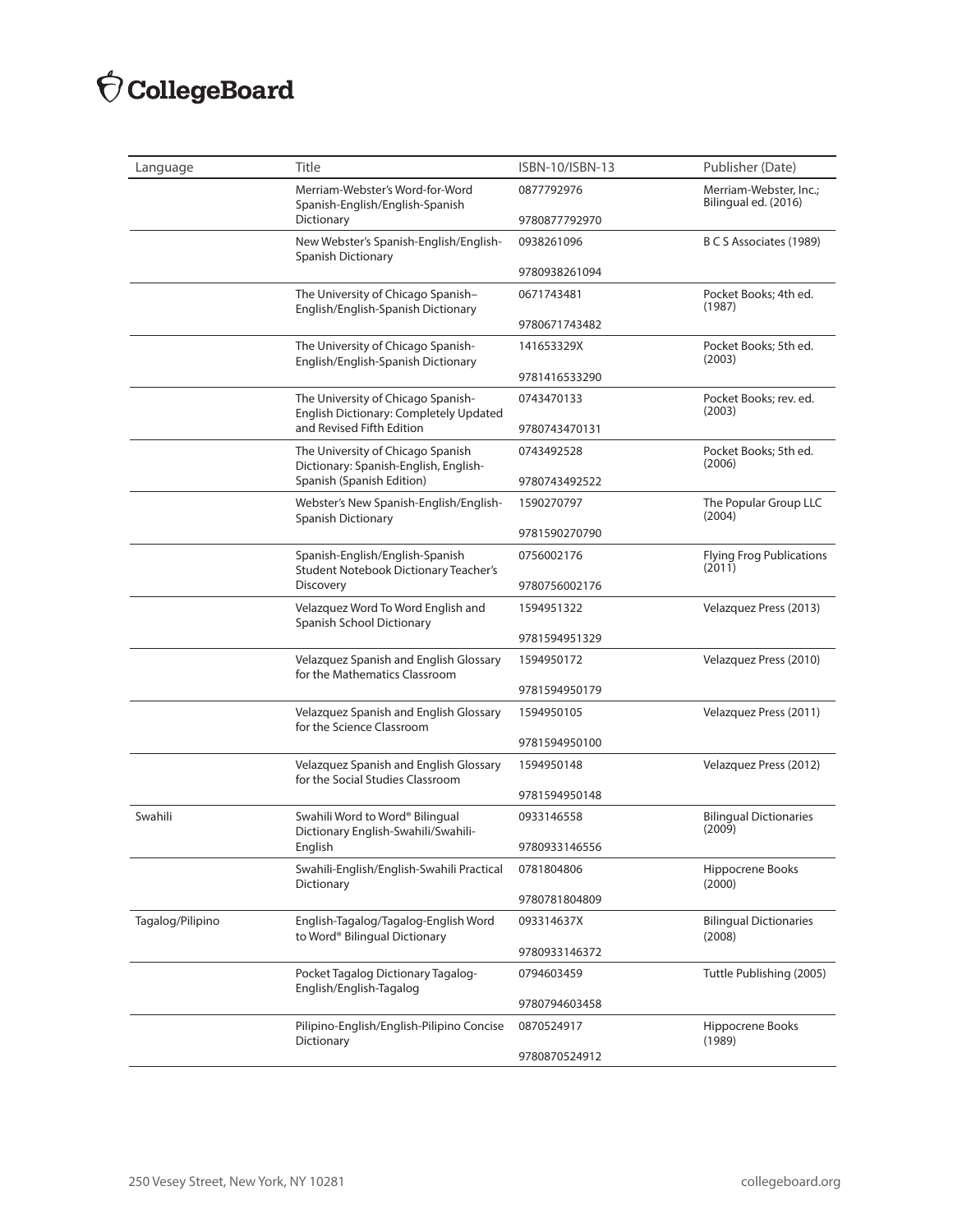| Language  | Title                                                                                 | ISBN-10/ISBN-13 | Publisher (Date)                               |
|-----------|---------------------------------------------------------------------------------------|-----------------|------------------------------------------------|
|           | Tagalog-English/English-Tagalog<br>(Pilipino) Standard Dictionary                     | 0781809606      | Hippocrene Books; Blg.<br>Rep. ed. (2002)      |
|           |                                                                                       | 9780781809603   |                                                |
|           | Pocket Tagalog Dictionary                                                             | 9781462909834   | Periplus Editions (2005)                       |
|           |                                                                                       | 9780794630458   |                                                |
| Tajik     | Tajik Practical Dictionary: Tajik-English/<br>English-Tajik                           | 078181233X      | Hippocrene Books;<br>Bilingual ed. (2008)      |
|           |                                                                                       | 9780781812337   |                                                |
| Tamil     | Winslow's English-Tamil Dictionary                                                    | 8120600029      | Laurier Books Ltd./AES;<br>3rd rev. ed. (1999) |
|           |                                                                                       | 9788120600027   |                                                |
| Thai      | English-Thai/Thai-English Word to Word®<br><b>Bilingual Dictionary</b>                | 0933146353      | <b>Bilingual Dictionaries</b><br>(2008)        |
|           |                                                                                       | 9780933146358   |                                                |
|           | Pocket Thai Dictionary Thai-English/<br>English-Thai                                  | 079460045X      | Tuttle Publishing (2002)                       |
|           |                                                                                       | 9780794600457   |                                                |
|           | Thai-English/English-Thai Dictionary                                                  | 1887521143      | Paiboon Publishing<br>(2002)                   |
|           |                                                                                       | 9781887521147   |                                                |
|           | Thai-English/English-Thai Dictionary                                                  | 1887521321      | Paiboon Publishing<br>(2009)                   |
|           |                                                                                       | 9781887521321   |                                                |
| Tibetan   | Students English-Tibetan Colloquial<br>Dictionary                                     | 8124601607      | D.K. Printworld (2011)                         |
|           |                                                                                       | 9788124601600   |                                                |
| Tigrigna  | English-Tigrigna Dictionary 2nd Edition                                               | 1843560062      | Simon Wallenburg<br>Press; rev. and updated    |
|           |                                                                                       | 9781843560067   | ed. (2007)                                     |
| Turkish   | English-Turkish/Turkish-English Word to<br>Word <sup>®</sup> Bilingual Dictionary     | 0933146957      | <b>Bilingual Dictionaries</b><br>(2008)        |
|           |                                                                                       | 9780933146952   |                                                |
|           | Berlitz Turkish-English Dictionary                                                    | 2831563860      | Berlitz Guides; Bilingual<br>ed. (1998)        |
|           |                                                                                       | 9782831563862   |                                                |
|           | Langenscheidt Universal Turkish<br>Dictionary Turkish-English/English-                | 0887291678      | Langenscheidt<br>Publishing Group;             |
|           | Turkish                                                                               | 9780887291678   | Bilingual ed. (1979)                           |
| Twi       | Twi-English/English-Twi Concise<br>Dictionary                                         | 0781802644      | Hippocrene Books<br>(1998)                     |
|           |                                                                                       | 9780781802642   |                                                |
| Ukrainian | English-Ukrainian/Ukrainian-English<br>Word to Word <sup>®</sup> Bilingual Dictionary | 0933146256      | <b>Bilingual Dictionaries</b><br>(2008)        |
|           |                                                                                       | 9780933146259   |                                                |
|           | Ukrainian-English/English-Ukrainian<br><b>Practical Dictionary</b>                    | 0781803063      | Hippocrene Books<br>(1991)                     |
|           |                                                                                       | 9780781803069   |                                                |
| Urdu      | Urdu Word-to-Word® Bilingual<br>Dictionary English-Urdu/Urdu-English                  | 9780933146396   | <b>Bilingual Dictionaries</b><br>(2008)        |
|           |                                                                                       | 0933146396      |                                                |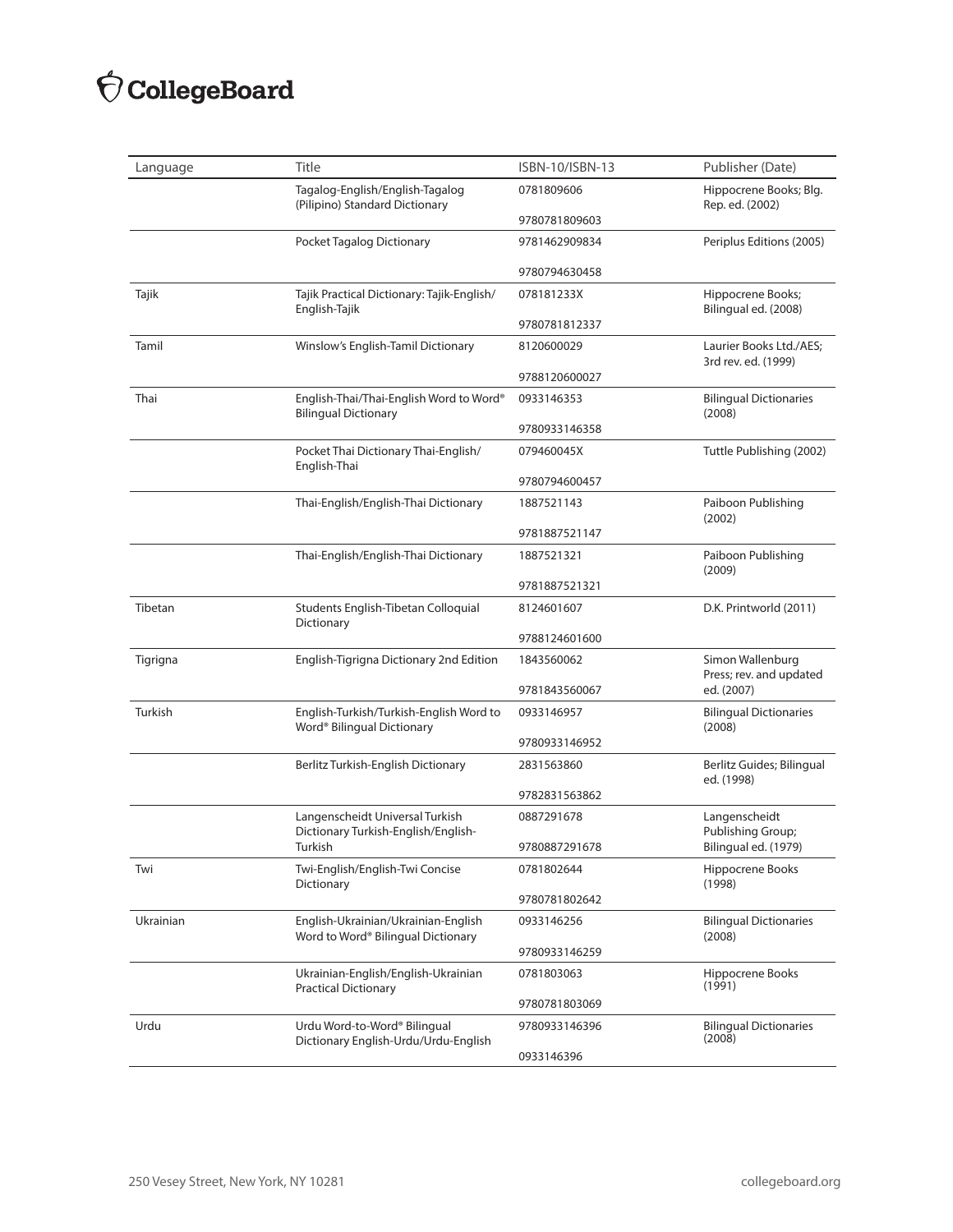| Language   | Title                                                                           | ISBN-10/ISBN-13 | Publisher (Date)                                      |
|------------|---------------------------------------------------------------------------------|-----------------|-------------------------------------------------------|
|            | The Little Oxford English-Urdu<br>Dictionary                                    | 0195978994      | <b>Oxford University Press;</b><br>1st ed. (2005)     |
|            |                                                                                 | 9780195978995   |                                                       |
| Uzbek      | Uzbek-English/English-Uzbek Concise<br>Dictionary                               | 0781801656      | Hippocrene Books<br>(1994)                            |
|            |                                                                                 | 9780781801652   |                                                       |
| Vietnamese | Tuttle Pocket Vietnamese Dictionary                                             | 9780804837774   | Tuttle Publishing (2008)                              |
|            |                                                                                 | 0804837775      |                                                       |
|            | Tuttle Mini Vietnamese Dictionary<br>Vietnamese-English/English-Vietnamese      | 9780804842877   | Tuttle Publishing (2013)                              |
|            |                                                                                 | 0804842876      |                                                       |
|            | Essential English-Vietnamese Dictionary                                         | 0804816611      | Tuttle Publishing (1990)                              |
|            |                                                                                 | 9780804816618   |                                                       |
|            | Pocket Vietnamese Dictionary<br>Vietnamese-English/English-Vietnamese           | 0794600441      | Tuttle Publishing (2003)                              |
|            |                                                                                 | 9780794600440   |                                                       |
|            | Vietnamese-English/English-Vietnamese<br><b>Practical Dictionary</b>            | 0781812445      | Hippocrene Books<br>(2010)                            |
|            |                                                                                 | 9780781812443   |                                                       |
|            | Vietnamese-English/English-Vietnamese<br><b>Standard Dictionary</b>             | 0870529242      | Hippocrene Books<br>(1991)                            |
|            |                                                                                 | 9780870529245   |                                                       |
|            | English-Vietnamese/Vietnamese-English<br>Word to Word® Bilingual Dictionary     | 0933146965      | <b>Bilingual Dictionaries</b><br>(2008)               |
|            |                                                                                 | 9780933146969   |                                                       |
|            | English-Vietnamese/Vietnamese Word to<br>Word <sup>®</sup> Bilingual Dictionary | 0933146965      | <b>Bilingual Dictionaries;</b><br>2nd rev. ed. (2011) |
|            |                                                                                 | 9780933146969   |                                                       |
|            | Berlitz Vietnamese Compact Dictionary:<br>Vietnamese-English/English-Vietnamese | 9812469524      | Berlitz Publishing;<br>Bilingual ed. (2011)           |
|            |                                                                                 | 9789812469526   |                                                       |
|            | Langenscheidt Pocket Dictionary<br>Vietnamese: Vietnamese-English/              | 1585730599      | Langenscheidt<br>Publishing Group; 1st                |
|            | English-Vietnamese                                                              | 9781585730599   | ed. (2001)                                            |
| Welsh      | Welsh-English/English-Welsh Practical<br>Dictionary                             | 0781807816      | Hippocrene Books<br>(1999)                            |
|            |                                                                                 | 9780781807814   |                                                       |
| Wolof      | Modern Wolof Dictionary: Wolof-English,<br>English-Wolof                        | 1507801173      | CreateSpace<br>Independent Publishing                 |
|            |                                                                                 | 9781507801178   | Platform; Bilingual ed.<br>(2015)                     |
| Yiddish    | Yiddish-English/English-Yiddish Practical<br>Dictionary Expanded Edition        | 0781804396      | Hippocrene Books<br>(1992)                            |
|            |                                                                                 | 9780781804394   |                                                       |
|            | English-Yiddish/Yiddish-English<br>Dictionary                                   | 092024310X      | Israel Book Shop (2008)                               |
|            |                                                                                 | 9780920243107   |                                                       |
| Yoruba     | Yoruba-English/English-Yoruba Modern<br><b>Practical Dictionary</b>             | 0781809789      | Hippocrene Books<br>(2004)                            |
|            |                                                                                 | 9780781809788   |                                                       |